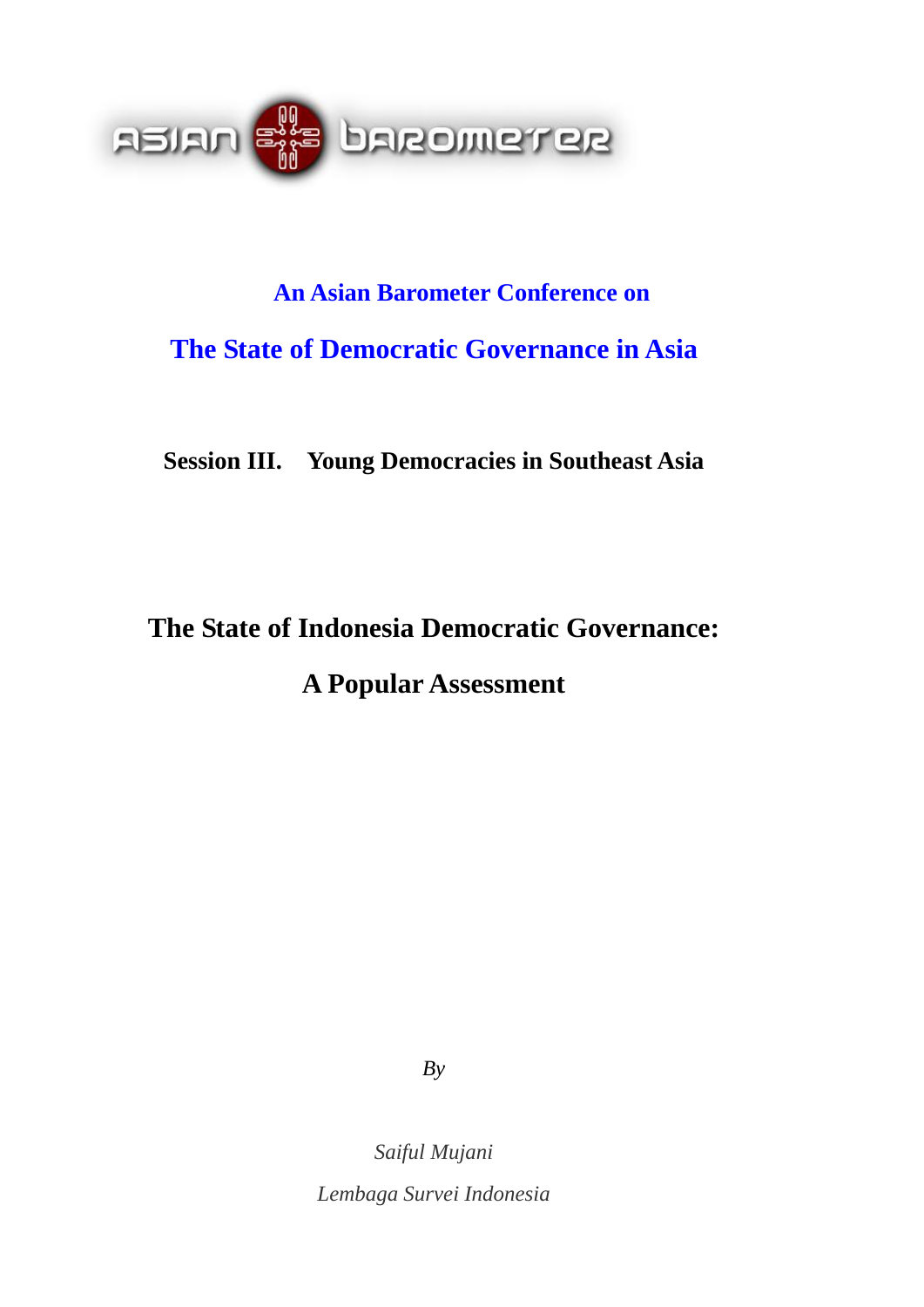#### Draft

## The State of Indonesian Democratic Governance: A Popular Assessment

### Saiful Mujani Lembaga Survei Indonesia (LSI)

#### I. Introduction and Summary

 Indonesian democracy is quite recent. It revived only a decade ago after the fall of Suharto's authoritarian regime. It is too early to predict whether it will be consolidated. Indonesia is rather unique because its population is predominantly Muslim while democracy in such a society is very rare.

Public opinion surveys may help reveal how deep democracy is in Indonesian hearts and minds, and may shed light on the extent to which Indonesian democracy will be consolidated.

So far, public opinion surveys indicate that support for democratic institutions among Indonesians is very great. Most are satisfied with the way democracy works in the country. This satisfaction and support which are crucial for democratic legitimacy and in turn for its consolidation are associated significantly with governance qualities, which are good relative to other Asian democracies.

 The governance quality which stands out most in Indonesian public opinion compared to that of other Asian democracies is freedom. Judged on the basis of public opinion, Indonesia is the freest country in the Asian democracies under study. However, this freedom is under a threat due to the emergence of conservative Muslim politics.

#### II. Historical Background

 The current Indonesian democracy is relatively recent. It revived after Sukarno's and Suharto's dictatorships, which lasted for about forty years (1959-1998). Suharto's New Order collapsed ten years ago. The first Indonesian democracy emerged in the 1950s, but failed to consolidate. It was a parliamentary democracy.

 Needless to say, under the parliamentary system, strongly influenced by European democracy (specifically the Netherlands), the role of the presidential office and of President Sukarno himself was not that significant. The parliamentary system alienated President Sukarno, widely acclaimed as the leader of the nation because he was given a symbolic role only. In addition, the military were also given an insignificant political role, though they felt that they had made a major contribution to the independence of Indonesia. Some military figures had been involved in separatist movements which threatened the new nation, and had been put down by the national armed forces leadership. The parliamentary period was also characterized by ideological conflict between Islamic and secular parties. The Islamic parties insisted that Indonesia become an Islamic state, while the secular parties rejected this aspiration.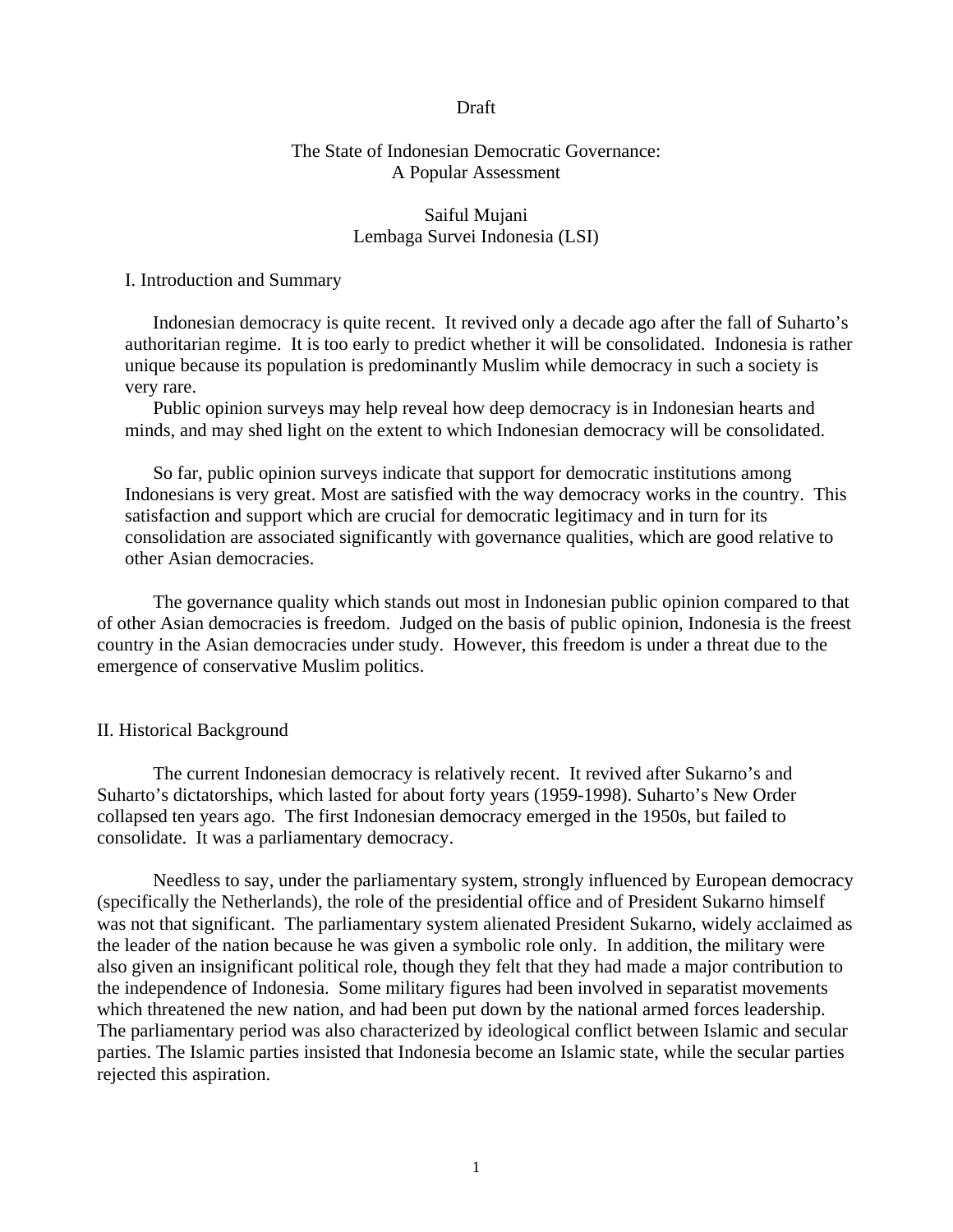The accumulation of these problems ended with a presidential decree to abolish parliamentary democracy in 1959. A civilian dictatorship under the leadership of President Sukarno was the alternative to parliamentary democracy. Sukarno was supported by the military and the Communist party.

 In the context of the Cold War, President Sukarno tended to be sympathetic to the Communists, a growing political force in the period 1959-1965. The military reacted against the growth of communist influence. Confrontations between the Army and the Communist ended in an army takeover under the leadership of General Suharto in 1965.

 Under military authoritarianism political freedom was dead for about 30 years, but the economy in that period was fairly good. Average annual economic growth was about 6%. However, the Asian monetary crisis in 1997-98 deeply affected the Indonesian economy and the regime was unable to resolve the problem. Economic growth dropped dramatically to minus 13%, mass protests and riots forced President Suharto to resign. He and was succeeded by Vice-President Habibie in 1998.

 President Habibie was quite successful in bringing about economic recovery and in responding to the demands of students and other reformists for political reform. Under his government, the first democratic election in the second period of Indonesian democracy was held. Forty eight political parties participated in the election; none won a majority vote. The system was a variant of a parliamentary system even though the head of government was called President, because he was in fact selected by the parliament like a prime minister.

 Under President Habibie, amendment of the constitution was started, followed by a series of other amendments under his successors, Presidents Abdurrahman Wahid and President Megawati Sukarnoputri, which ended with the establishment of a truly presidential democracy. The first direct presidential election was held in 2004, and Susilo Bambang Yudhoyono was elected President.

 Yudhoyono was nominated by a small party, Partai Demokrat, which gained only about 7% of the seats in the parliament, a concern to many observers. were concerned with this weak support in the parliament. He was able to build a grand coalition by accommodating most of the significant parties in his cabinet. However, many observers believe that this coalition has been responsible for his difficulty to run the government even though it has been quite stable. President Yudhoyono has often been judged an indecisive leader, and many, especially his coalition partners, have begun to be discontented with his administration.

 Indonesia is currently a multiparty presidential democracy. It is built on the basis of a multireligo-ethnic society and on economic hardship, a condition it inherited and which it has not yet been able to overcome. Can this democracy survive? Can people's positive sentiment toward democracy help Indonesian democracy become consolidated regardless of the problems?

#### III. Sociopolitical Profile

 Indonesia is the fourth most populous nation in the world after China, India, and the USA. The total population according to the last national census is 226 million. The population is scattered across thousands of islands, but most heavily concentrated on Java island. The country is also very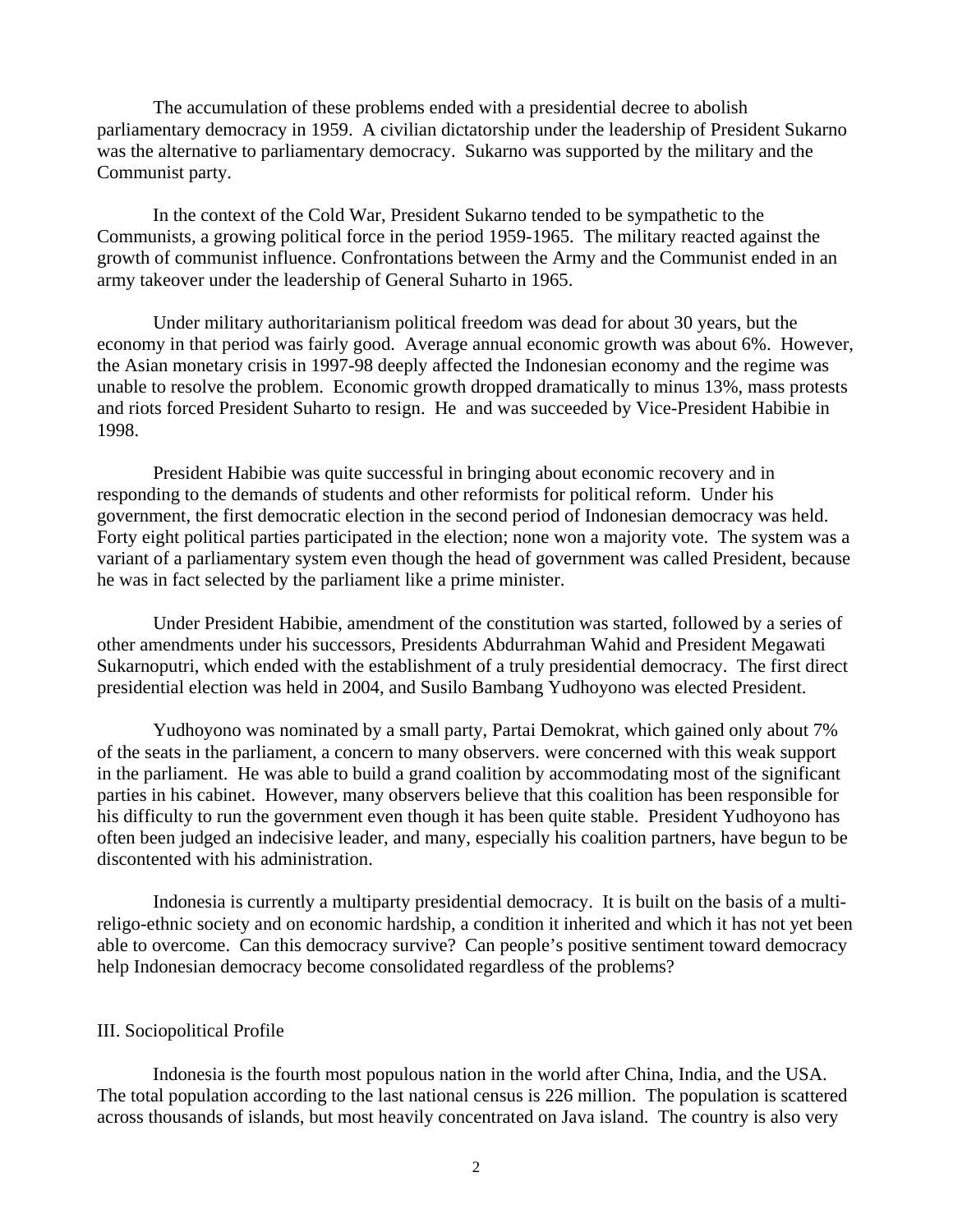diverse in terms of ethnicity. There are hundreds of ethnic groups, none of them predominant (above 50%), even though the Javanese is the largest (about 41%).

 Indonesia is also the most populous Muslim country in the world. Muslims constitute about 87% of the population. However, some Indonesianists claim that Indonesian Islam is quite different from mainstream Islam. It is more heterodox or syncretic (abangan) than orthodox. To quote Ernest Gellner, Indonesian Islam represents "low" rather than "high" Islam (Gellner 1974). This characteristic of Indonesian Islam is believed to produce more tolerant Muslims, and to be more conducive for democracy, which is alien to most predominantly Muslim societies in the world. Indonesia has often been mentioned by journalists and students of democracy to challenge the popular claim that Islam is not compatible with democracy.

 Regardless of its predominantly Muslim population, Indonesia is dominated by "secular political parties" at least on the surface. The total number of seats of Islamic parties in the parliament is about 18%. However, students of Indonesian politics should be careful with the fact that many "secular" parties have proposed "Islamic policies" in many municipalities or provinces in the country. Local governments have often been forced to adopt religion-based laws by conservative Muslim groups. The influence of Islam in Indonesian democracy is, albeit slowly, growing. The most secular party, the PDIP, for example, has reacted to the growing importance of Islam in Indonesian politics by establishing an Islamic wing of the party, called Baitul Muslimin. A few days ago, the government made a controversial decision against Ahmadiyah, an Islamic sect. Pressed by conservative Muslim groups, the government prohibited the sect even though the constitution explicitly guarantees freedom of faith and religion. This growing influence of conservative Islam on Indonesian politics will probably shape what variant of democracy is likely to grow in the country.

 Indonesia is a multiparty democracy. In the last legislative election in 2004, 24 political parties participated in the election, and the vote was spread widely among them. No single party won a majority vote. The largest vote gained by a party was Partai Golkar's 21.6%. The smallest vote was gained by Partai Indonesia Baru (PIB) or the New Indonesian Party at 0.58%. This distribution of votes indicates a highly fragmented party system. If we use the Laakso-Taagepera formula, the effective number of party in current Indonesian democracy is 8.5, meaning it is very fragmented. Indonesia is currently a very fragmented multiparty presidential democracy (cf. Liddle and Mujani 2007).

 In addition, Indonesian democracy has been characterized by the presence of an anticorruption campaign waged by the government. Regardless of its outcome, which is still far from the public's expectation, the campaign has at least become shock therapy for public officials to be more aware of the rule of law. The establishment of the Corruption Eradication Commission, or Komisi Pemberantasan Korupsi (KPK), has created a new atmosphere for governance. There have been many high public officials such as legislators, governors, mayors, etc., who were arrested for corruption. Law enforcement of this quality had never happened under the autocracies. However, because the corruption is deeply rooted in the polity, it is still a major problem for Indonesian democracy.

 Dissatisfaction with democratic performance has often been voiced by intellectuals and the mass media. The Indonesian media, which is one of the freest in Southeast Asia, is very critical of the government and with the performance of our democracy. They tend to define democracy more in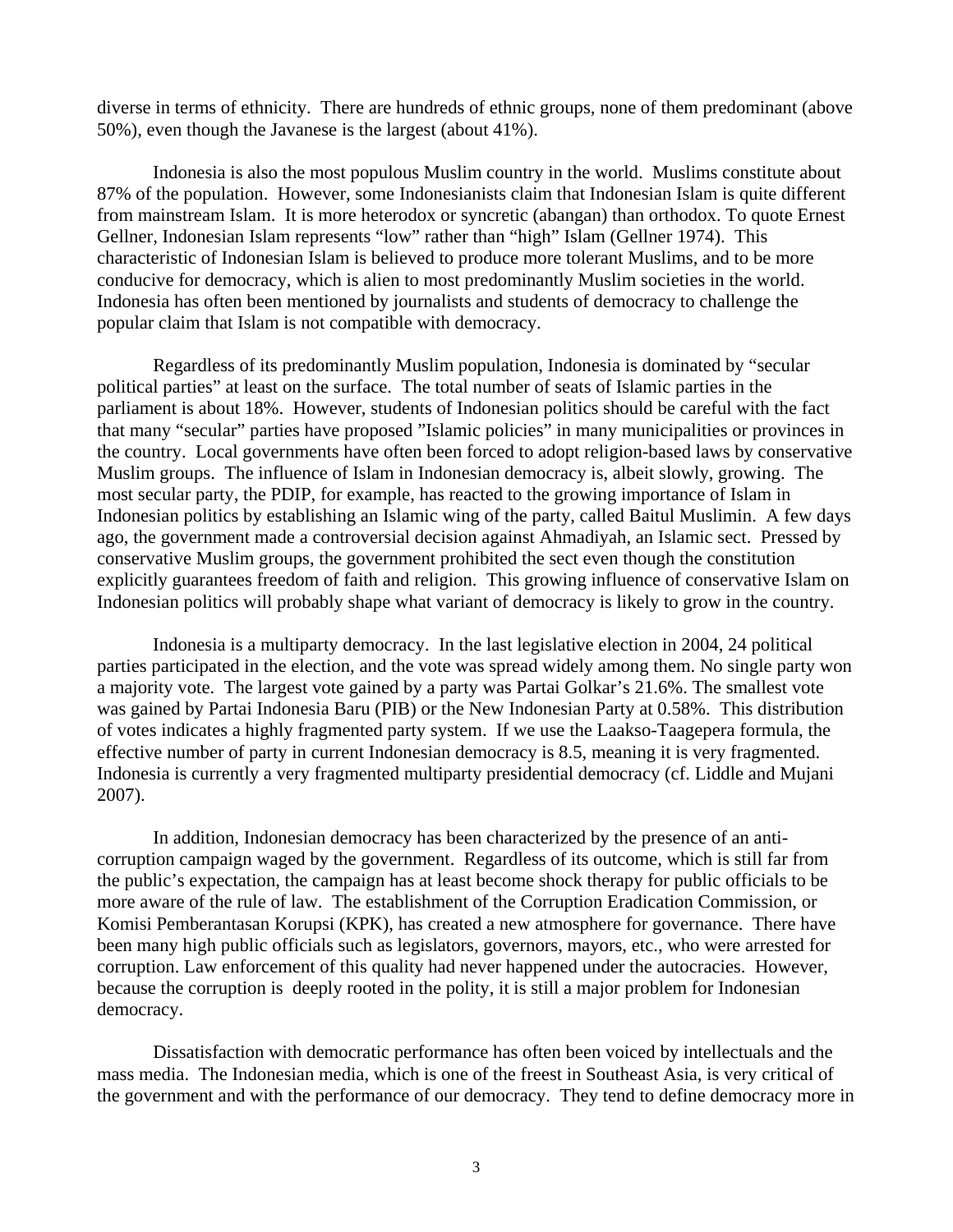terms of achieving economic equality. Indonesian democracy has therefore been judged by the extent to which social welfare has improved.

 Since the collapse of the Indonesian economy due to the Asian monetary crisis in 1997, the economy has actually, albeit slowly, recovered. In 1998, one year after the monetary crisis, Indonesian economic growth dropped to minus 13%, having achieved 6% average growth under the authoritarian regime of Suharto for about 30 years. The growth last year was about 6.3%. However, the quality of this moderate growth is not that good, as indicated by its low capacity to absorb new employees. In 2007 the unemployment rate is still high, 9.11%, and the poverty rate is also still high,  $16.58\%$  $16.58\%$ <sup>1</sup>

 Politicians, intellectuals, and the media have started questioning the benefit of democracy for the poor. Can Indonesian democracy consolidate, or even survive, in a situation of socio-economic hardship?

# IV. Popular Evaluation

 How do ordinary citizens evaluate Indonesian democracy, i.e. democratic performance and their preference for democratic values and institutions? Popular evaluation of democratic performance such as how the rule of law has been implemented may help understand how Indonesian democracy works.

# A. Rule of Law

 When people were asked to evaluate whether the court always punishes the guilty, the great majority gave a positive response (77.8%). This figure is quite high compared to some democracies in Asia. However, when asked whether the national government abides by the law, a still strong majority gave a more pessimistic response (60.7%). They still see a lot of corruption among officials as reflected in their response to the second item. The third, fourth, and fifth items, related to controlling corruption by government itself, show a more moderate figure. Overall public opinion is slightly positive toward the government on this issue.

Q 104. Our current courts always punish the guilty … (%)



<span id="page-4-0"></span><sup>&</sup>lt;sup>1</sup> Indonesian Bureau of Statistics 2007.

 $\overline{a}$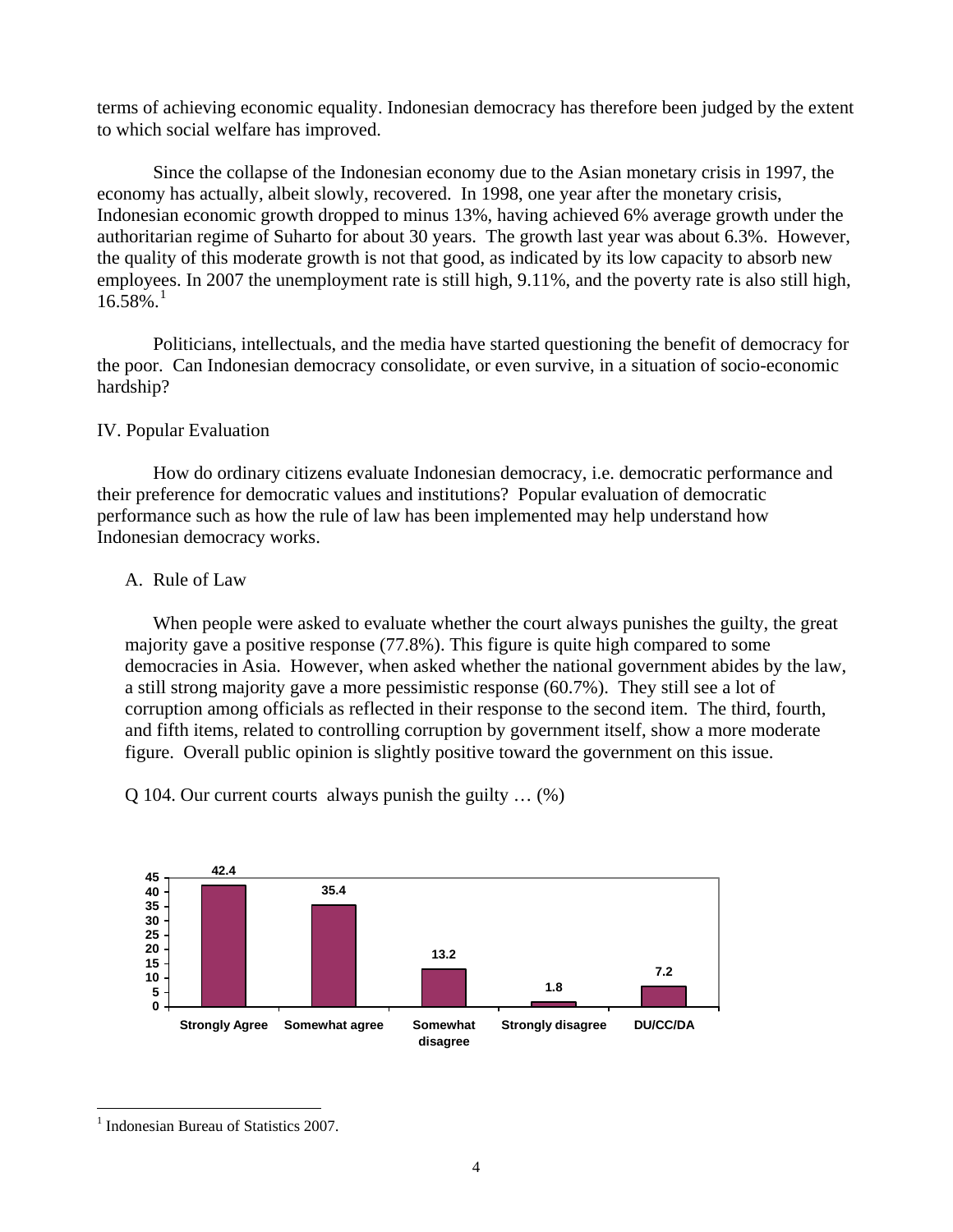

Q104: Strongly agree or somewhat agree (%)

II-Q113: How often do national government officials abide by the law? (%)



II-Q113: Always or most of the time (%)



Index of law abiding government  $(-1 - 1)$ :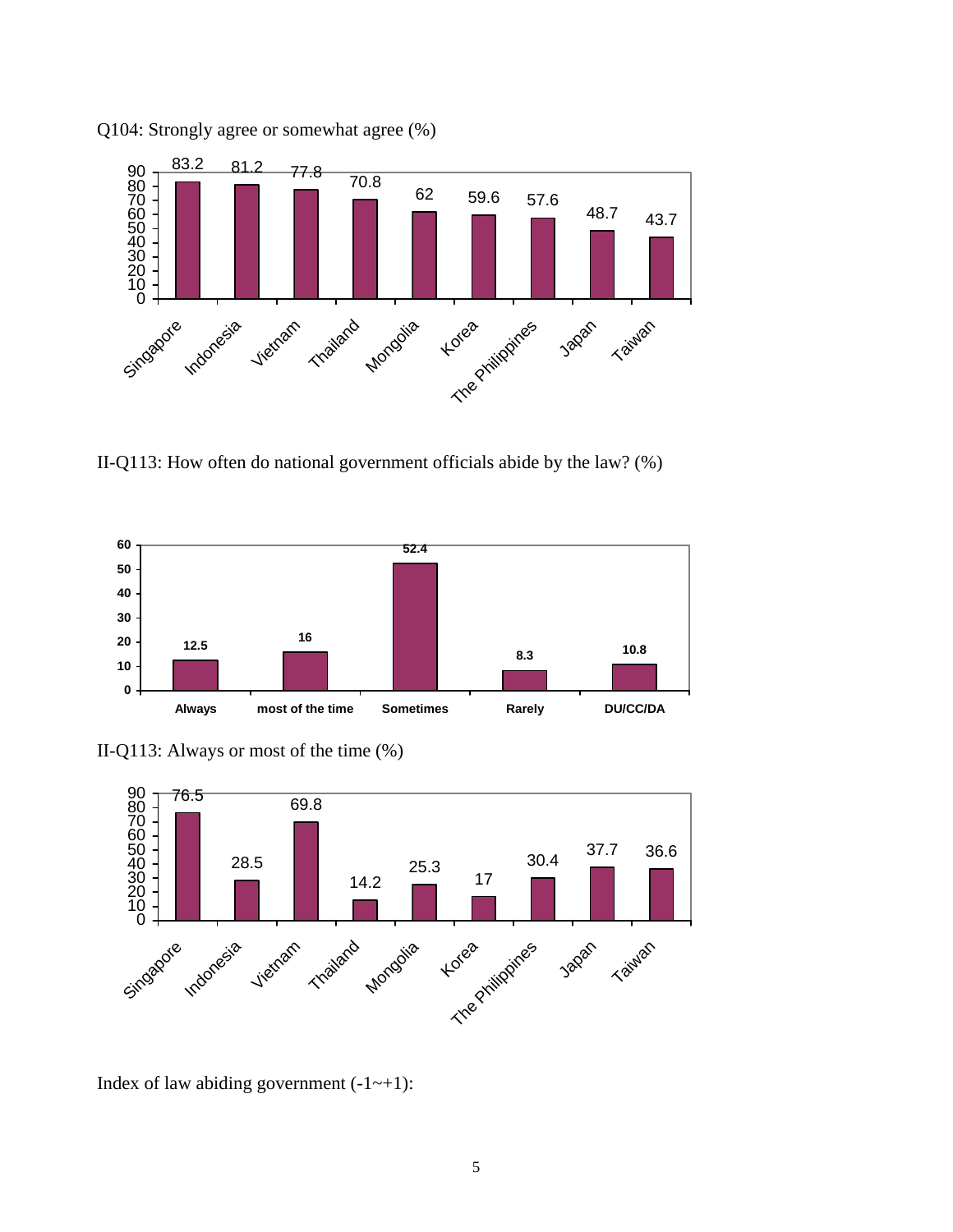

Q117: How widespread is corruption in local and national … (%)



108. Is the government working to crack down on corruption and root out bribes?

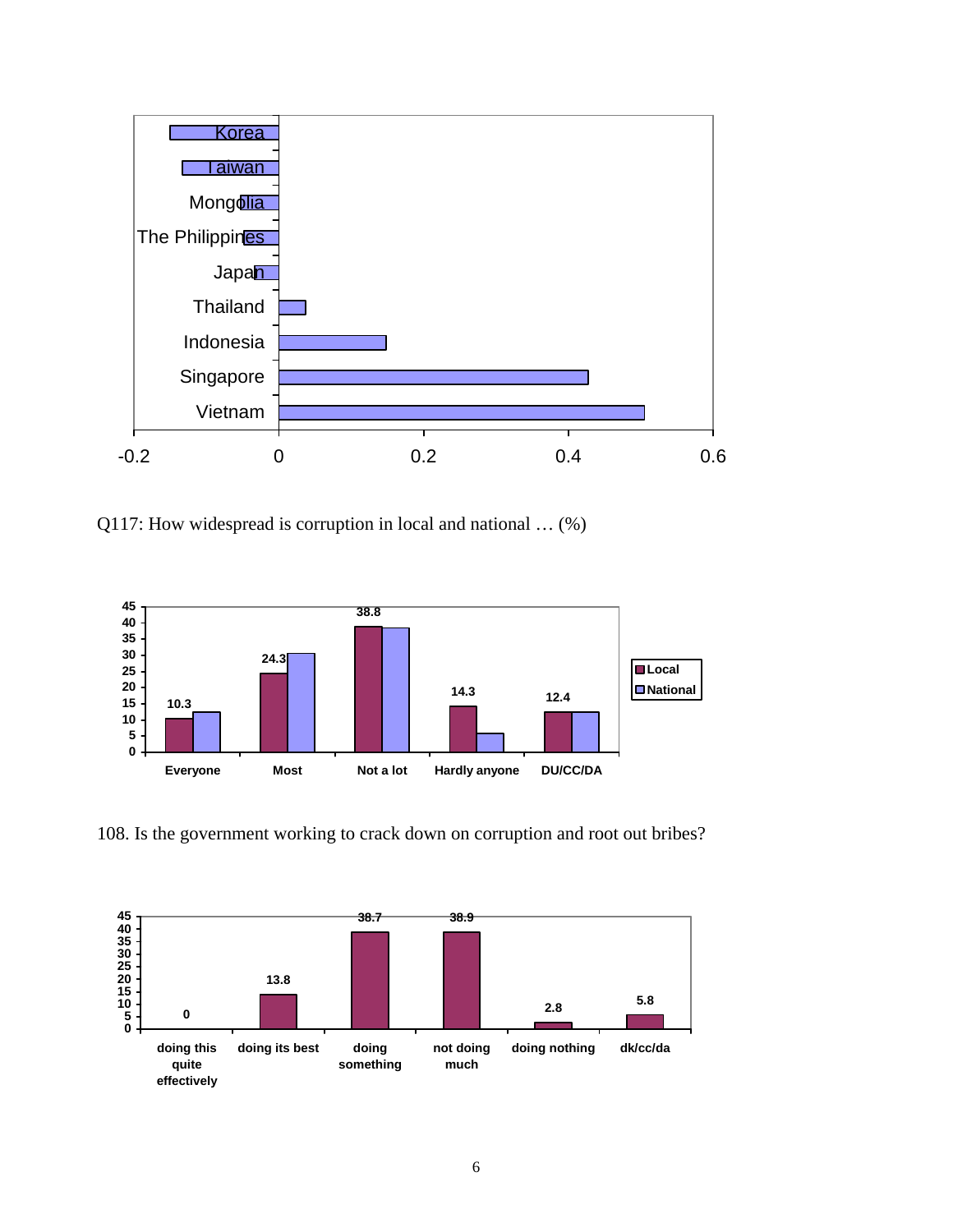108: Doing its best or doing this quite effectively and doing something (%)



Controlling corruption index  $(-1 - 1)$ 



 Overall, public opinion about law abiding and controlling corruption has been slightly more positive. This public opinion is in strong contrast though the opinion of the best-informed (and ostensibly more competent) groups in Indonesian society, such as activists, intellectuals, and the mass media, or with international institutions, which regularly monitor rule of law performance and judge that Indonesia is one of the worst countries in the world on this issue.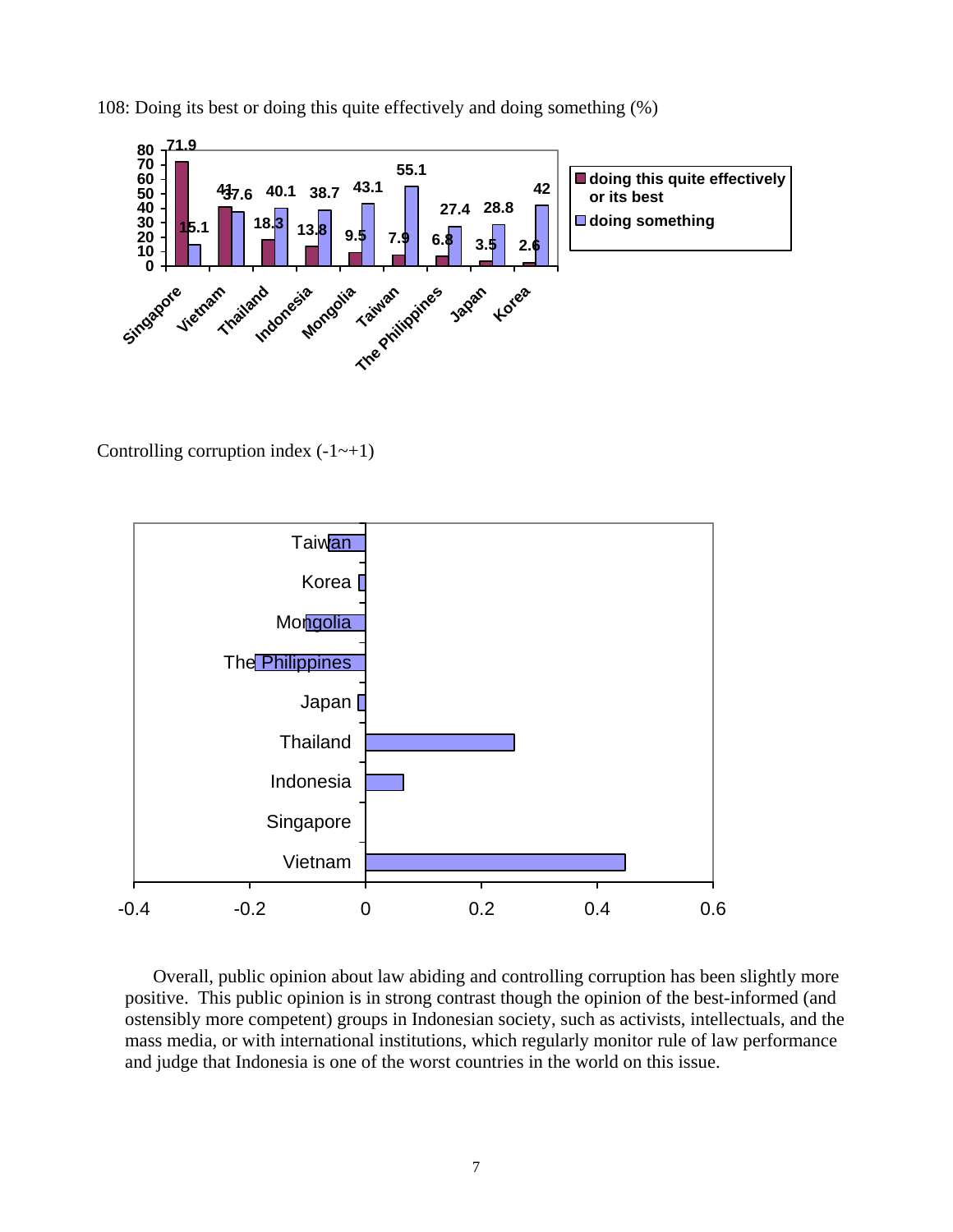This public opinion is likely to have been shaped by the increasingly intensive campaign against corruption in the last five years, especially by the KPK. As stated above, these campaigns had never been attempted by previous governments. Many public officials have been arrested and sent to jail.

#### B. Competition

 Rule of law is important in democratic governance. However, it is not the core of democracy. You can have good performance on the rule of law without a strong democracy. Singapore and Malaysia are examples of non- democracies which have a stronger performance in implementing the rule of law.

 Political competition is the core of democracy. Indonesia is more democratic than Singapore because it is more competitive in recruiting key public officials. Freedom House has ranked Indonesia as a fully free country. One important reason behind this judgment is political competitiveness. This judgment is consistent with public opinion.

114. How often do you think our elections offer the voters a real choice between different parties/candidates? (%)



#### Q114. Always and most of the time (%)

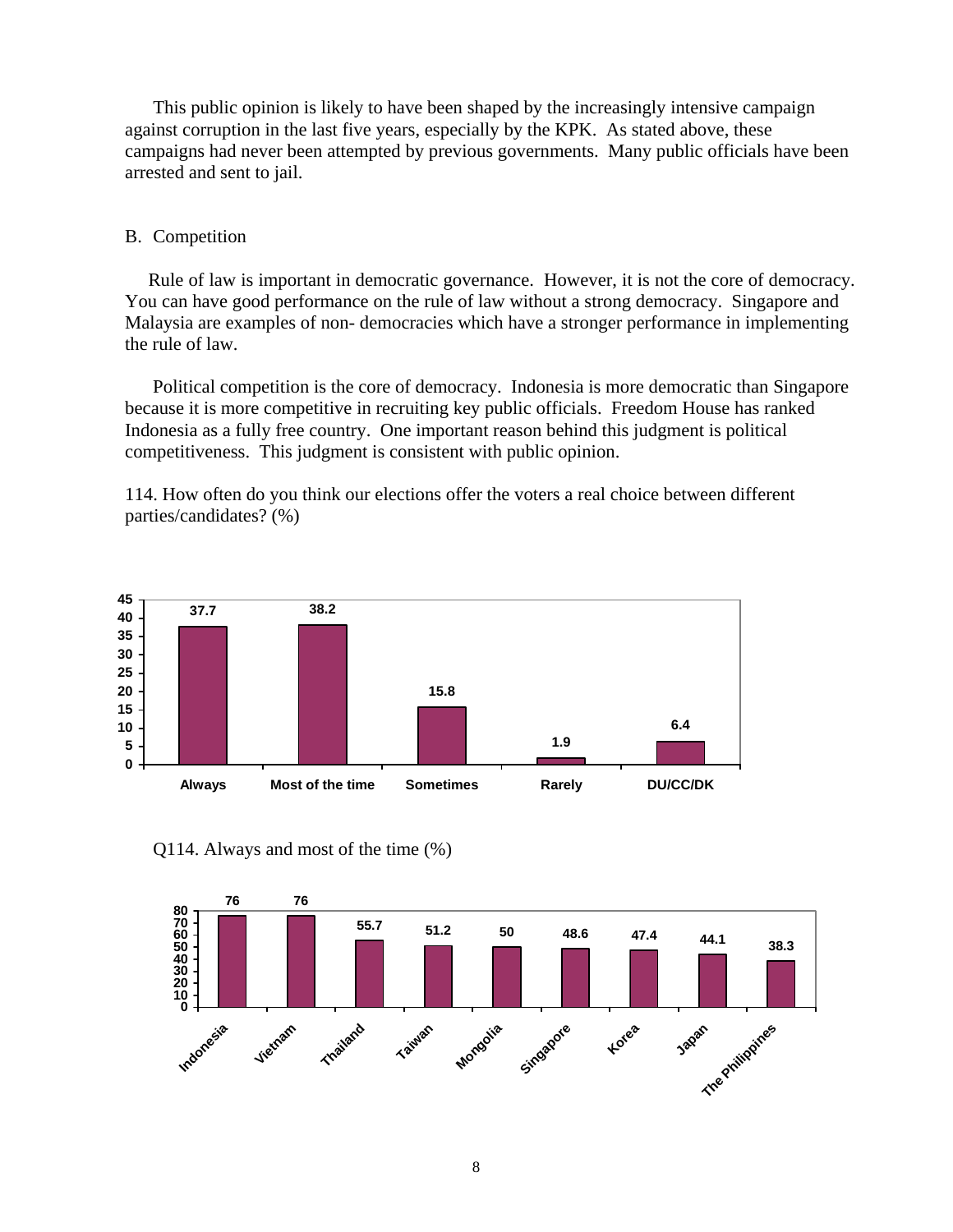Compared to other Asian democracies, Indonesia has more positive public opinion concerning electoral competitiveness. This perception was shaped partly by the fact that Indonesian elections since the eve of reformation in 1999 have been free and fair according to the assessment of various institutions and agencies, nationally and internationally, and partly by the fact of relatively new and still only a small number of elections under the current democracy. The people are still overwhelmed by their current political freedom after forty years under authoritarianism.

Perception of election competitiveness according to party-ID (%)

|                                     | Always | Most of the<br>time | Sometimes | Rarely | DK/NA |
|-------------------------------------|--------|---------------------|-----------|--------|-------|
| Feel close to a<br>particular party | 37.4   | 41                  | 15.8      | 2.3    | 3.5   |
| Do not feel close to<br>any party   | 37.9   | 36.7                | 15.7      |        | 7.9   |

 $N = 1598$ 

Party-ID or identification with a particular party makes no difference in the evaluation of electoral competitiveness. This is partly because of the characteristics of voting itself. Most people participated in voting regardless of their attachment to political party. Non-partisan democrats are likely to have emerged in the new Indonesian democracy. Anti-party sentiment is growing among the people, and the mass media has been very cynical about political parties, which is likely to shape popular sentiment.

II.105. Political parties or candidates in our country have equal access to the mass media during the election period (%).

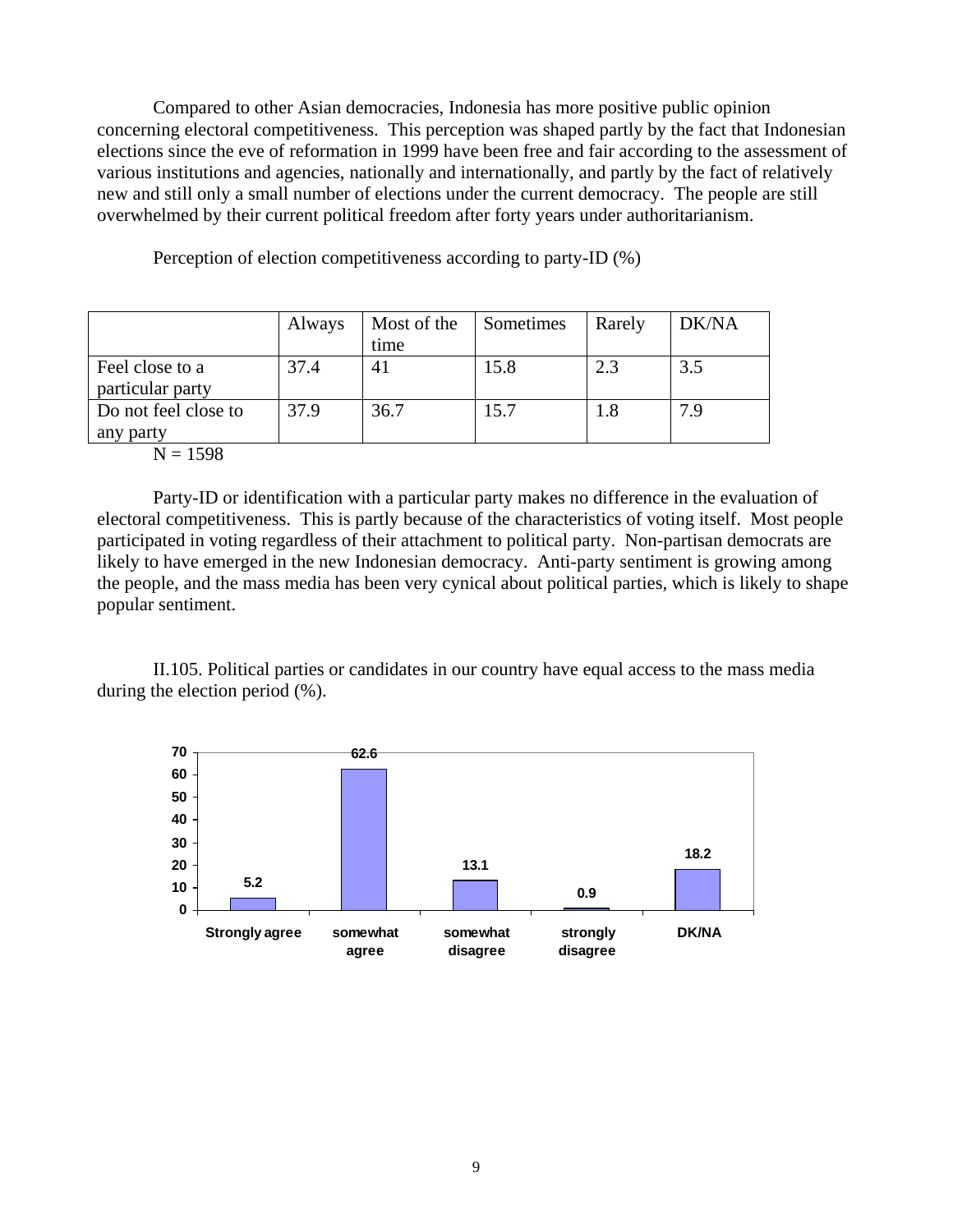II.105: Strongly agree or somewhat agree (%)



II.Q43. On the whole how would you rate the last national election? (%).



II.Q43: Completely free and fair or free and fair with minor problems (%)

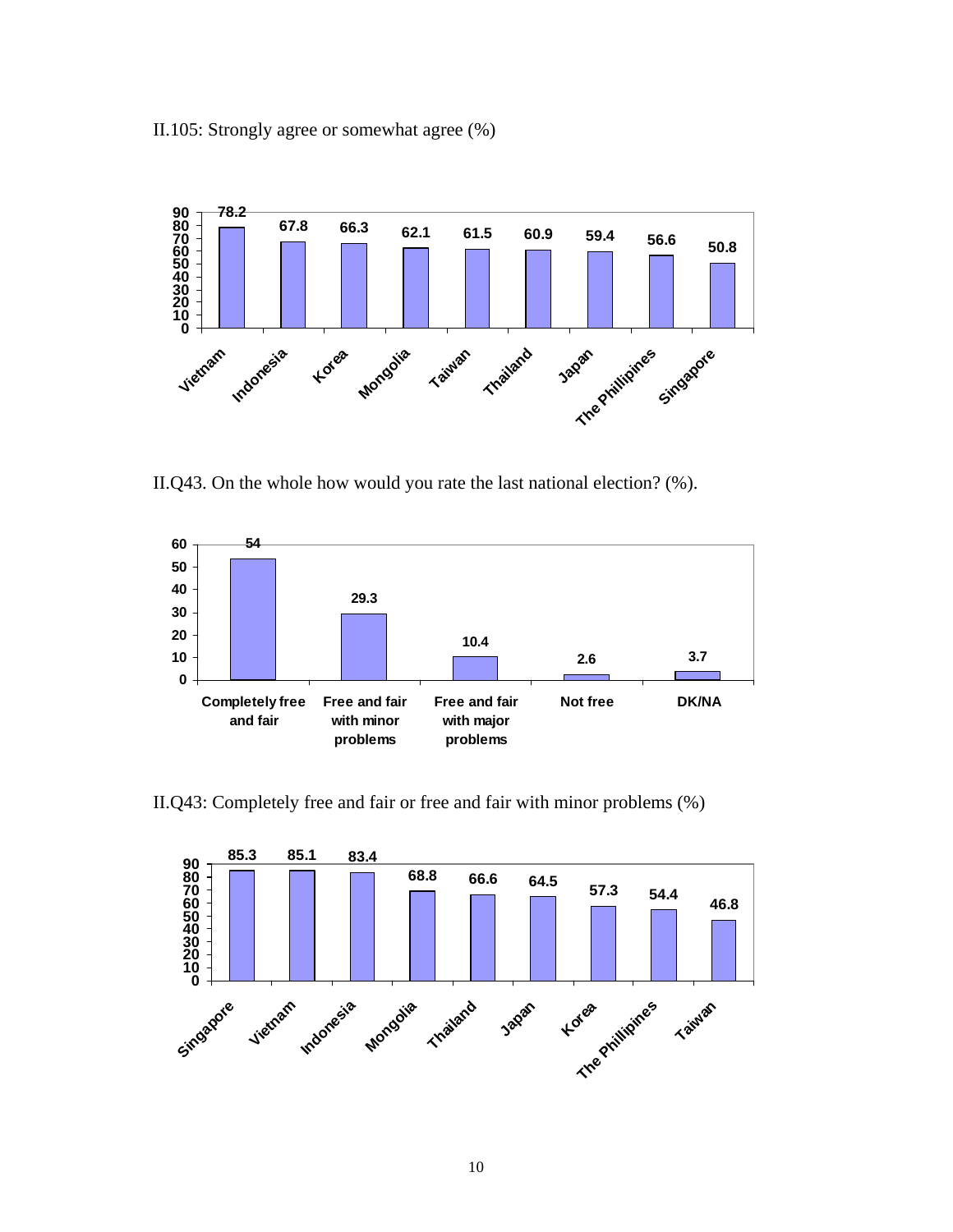Competition index  $(-1 - 1)$ 



Overall, democratic performance measured by electoral competitiveness is good in Indonesia, and public opinion is consistent with this conclusion. Indonesian electoral competitiveness is probably among the finest in the world today. Having held several national elections, Indonesia are now having local elections. Hundreds of local leaders such as mayors and governors have been elected directly. The process and outcomes of the elections are good. Violence has been relatively insignificant in these elections.

#### C. Participation

Q.38. Voted in the last election held September 2004 (%)

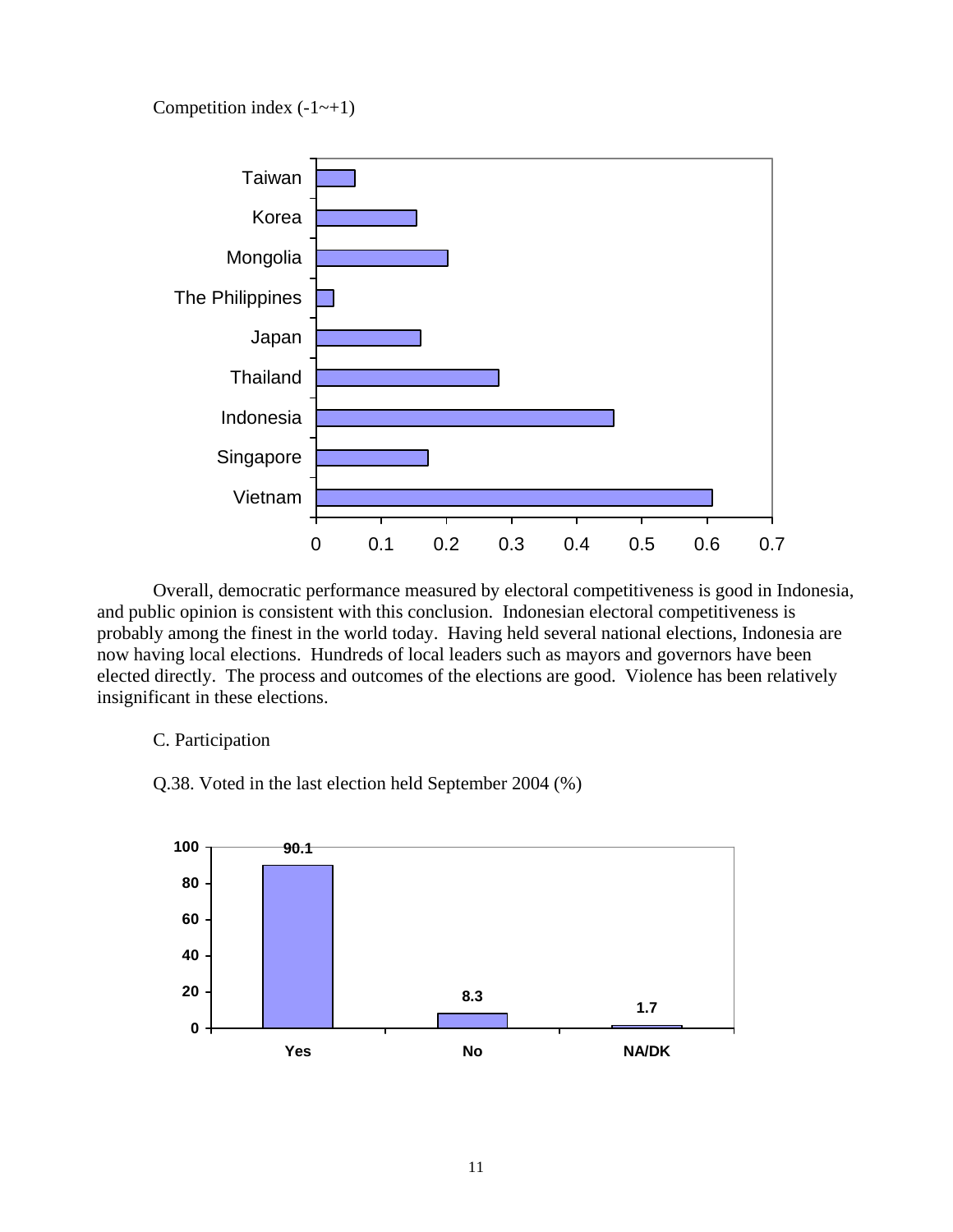



 Consistent with public opinion about electoral competition, public opinion on voter turnout is also high. It is one of the highest in Asia. Nine of ten Indonesians reported that they participated in the last election.

II.Q.40. Attended a campaign meeting or rally (%)



II.40: Yes (%)

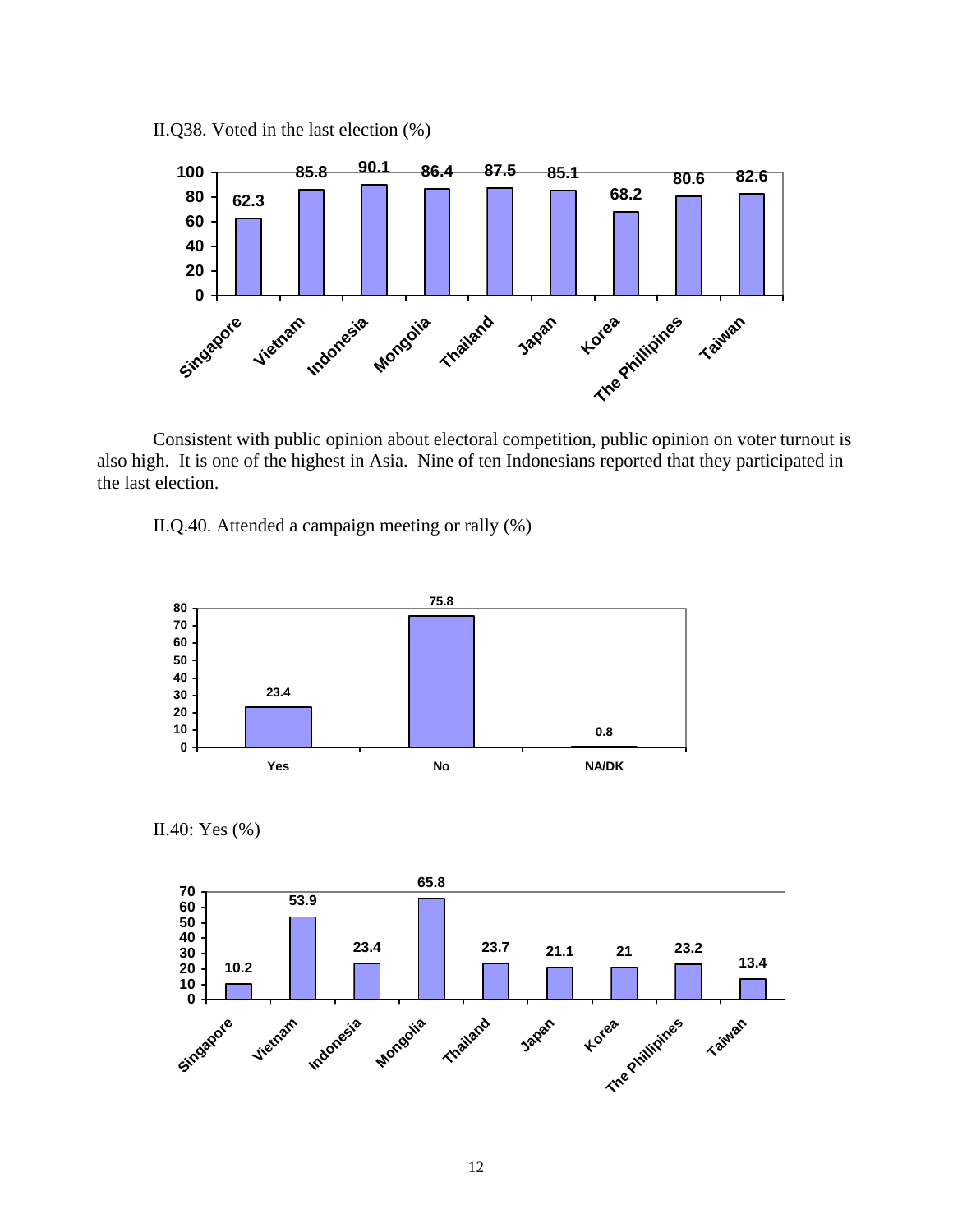II. Q41. Persuaded others … (%)



II.Q41: Persuaded others: Yes (%)



 However, public opinion about other forms of related electoral participation, e.g., campaigning and persuading others, is only moderate. People need more time, probably money, skills, networks, and other political resources to participate in these political activities and therefore public opinion on the activities is much lower than on voting. Overall political participation among Indonesians has been moderate.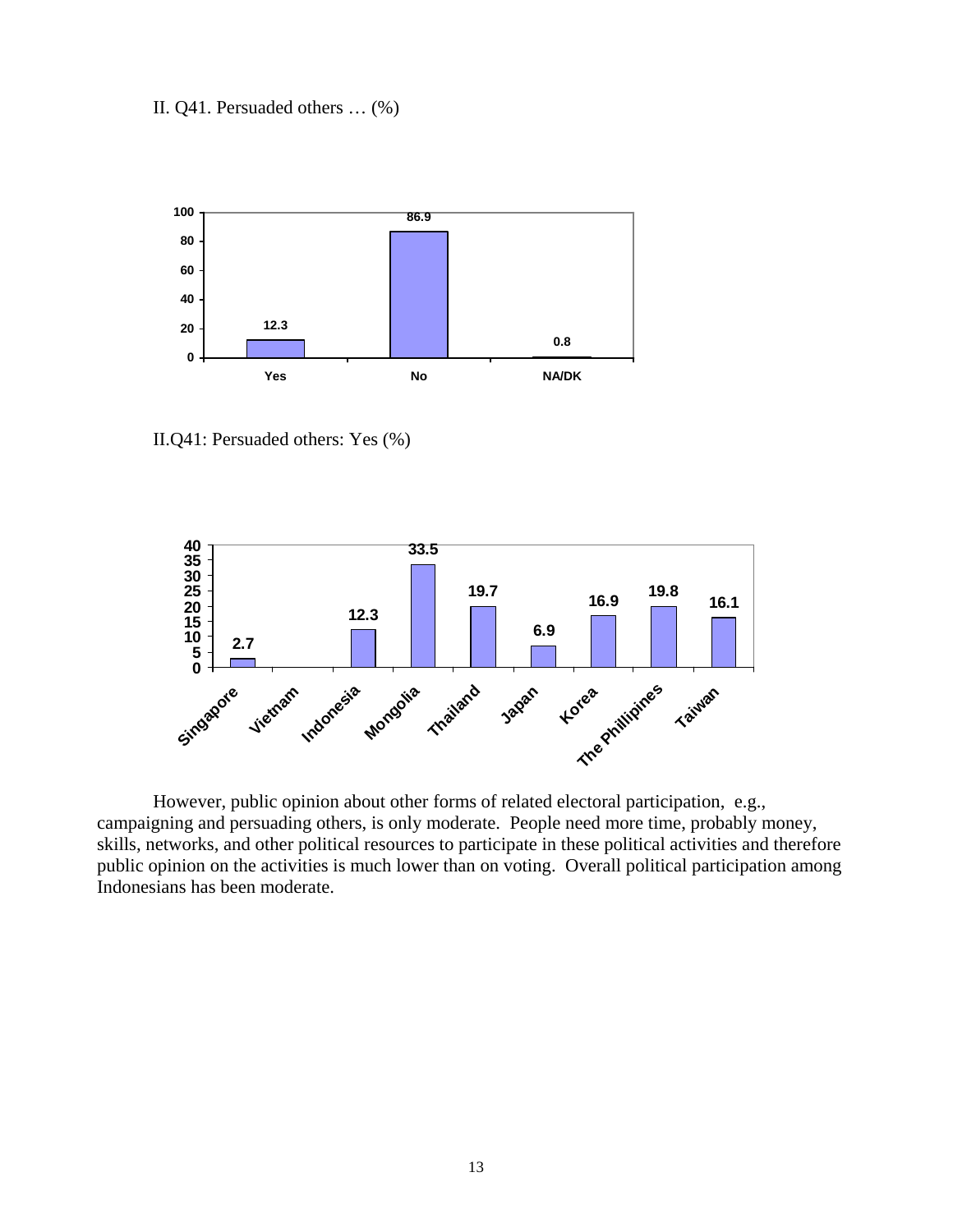Index of electoral participation  $(-1 - 1)$ 



Political participation according to gender and education level in Indonesia (%)

|                               | Male | Female | High school | College or<br>higher |
|-------------------------------|------|--------|-------------|----------------------|
| Voted in the<br>last election | 91.4 | 88.9   | 87.6        | 88.4                 |
| Meeting or<br>rally           | 30.4 | 16.4   | 31.4        | 14.3                 |
| Persuaded<br>others           | 15.5 | 9.0    | 19.9        | 15.2                 |

There is no significant difference in voting rate between male and female and between high school and college education background. However, these demographic characteristics make a significant difference in attending meetings or rallies and in persuading others to vote for a particular party or candidate. Males, relative to females, are more active in the two forms of political participation. However, more educated Indonesians tend to be less active in these two forms of political participation. This may be an indication of more mobilization than participation in political activities. Lower class status, defined by education level, is more available for political mobilization. In Indonesia, a political meeting or rally is like a popular festival which attracts the lower classes.

D. Political Interest II-Q49: Political interest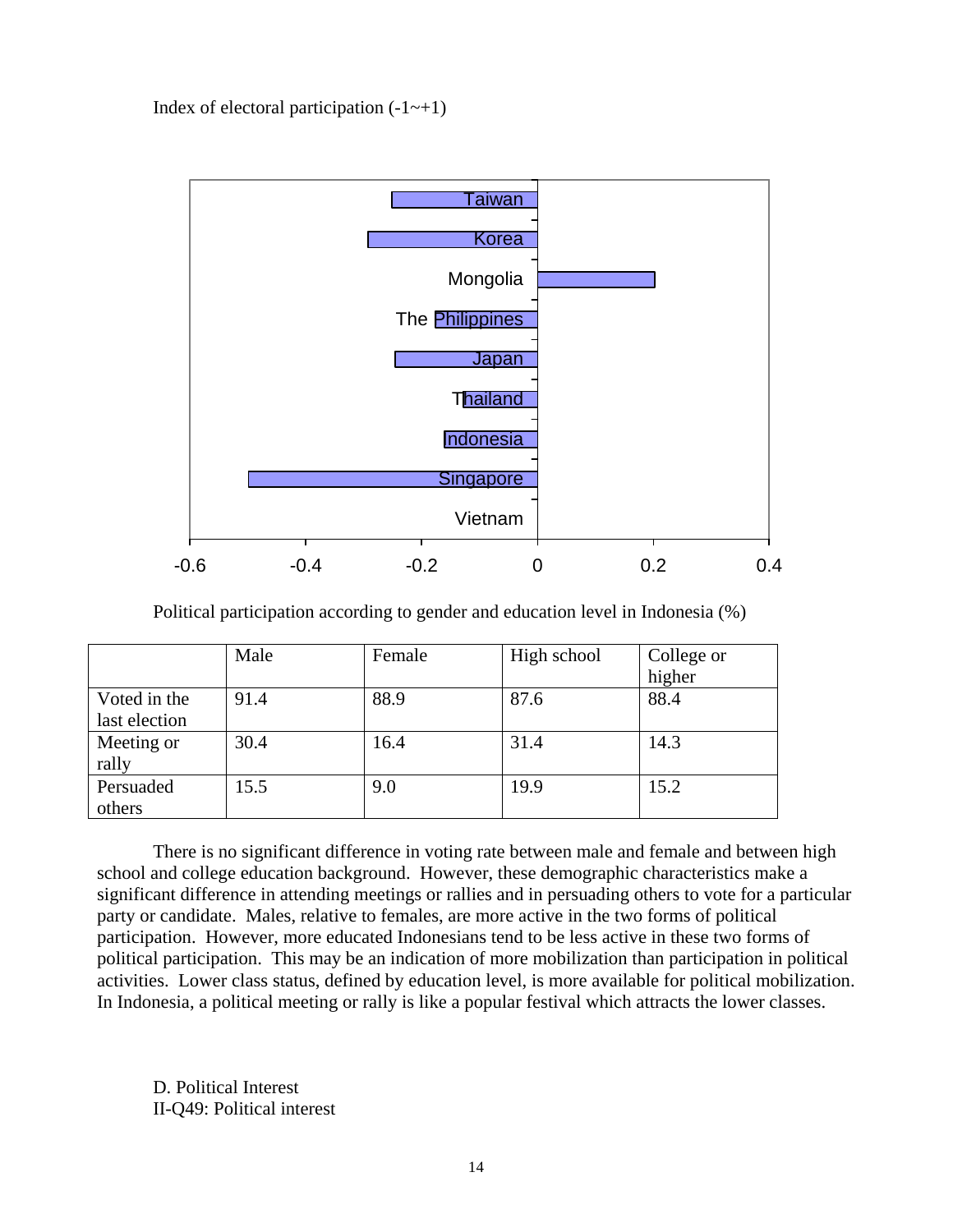Political interest is believed to be a crucial component of democratic culture. Democracy is not likely without political participation, and political participation is helped by political interest among the masses as their psycho-political capital.

As mentioned previously, electoral participation is high in Indonesia. However, this positive phenomenon is not very consistent with people's interest in politics. Indonesians are among those Asians who are less interested in politics. Indonesians are also one of the lowest national groups in Asia in their exposure to political news. This indicates that their electoral participation was produced by mobilization rather than voluntary participation.



II.Q49: Very or somewhat interested (%)

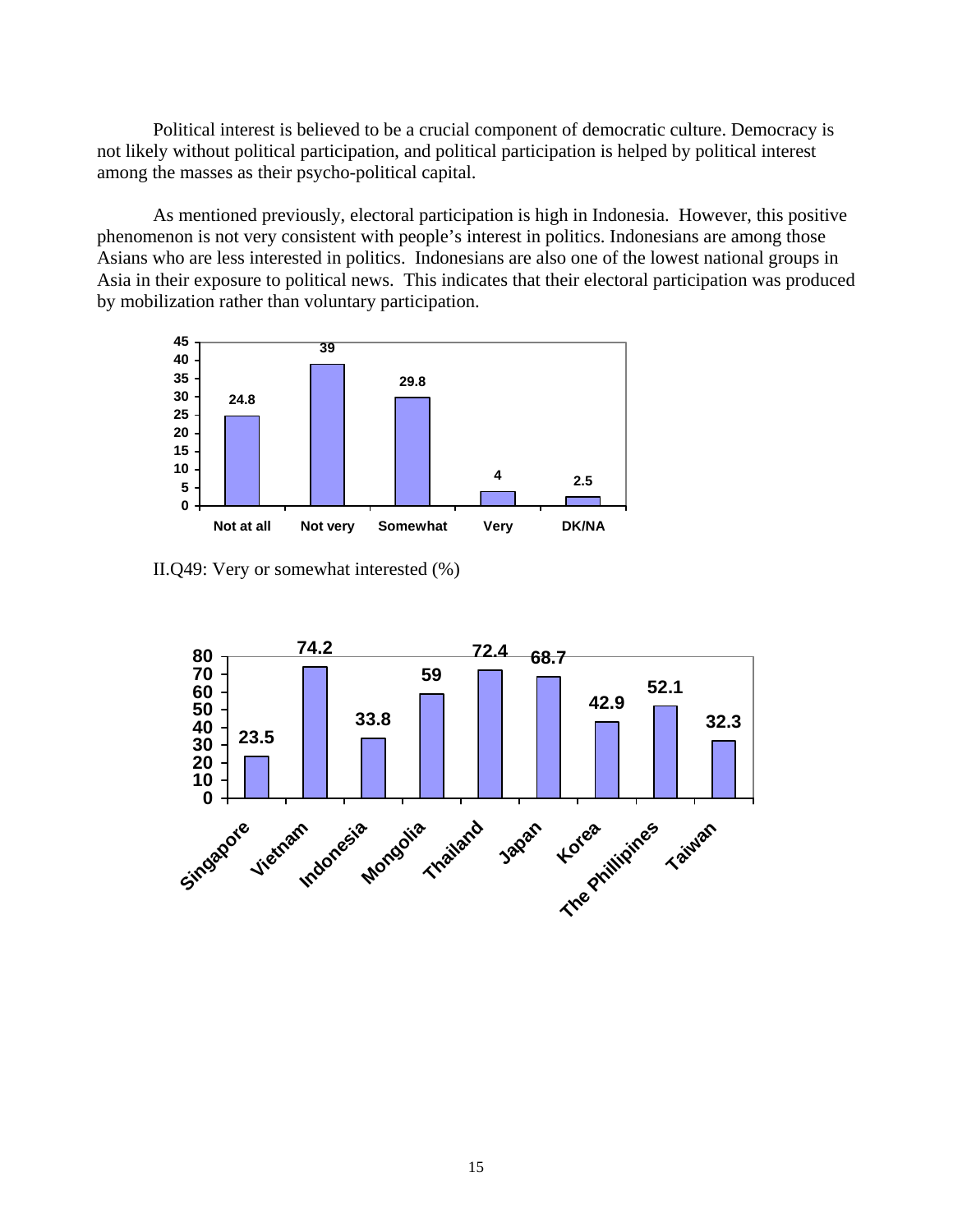II-Q50: Follow news about politics and government (%)



II-Q50: Everyday or several times a week (%)

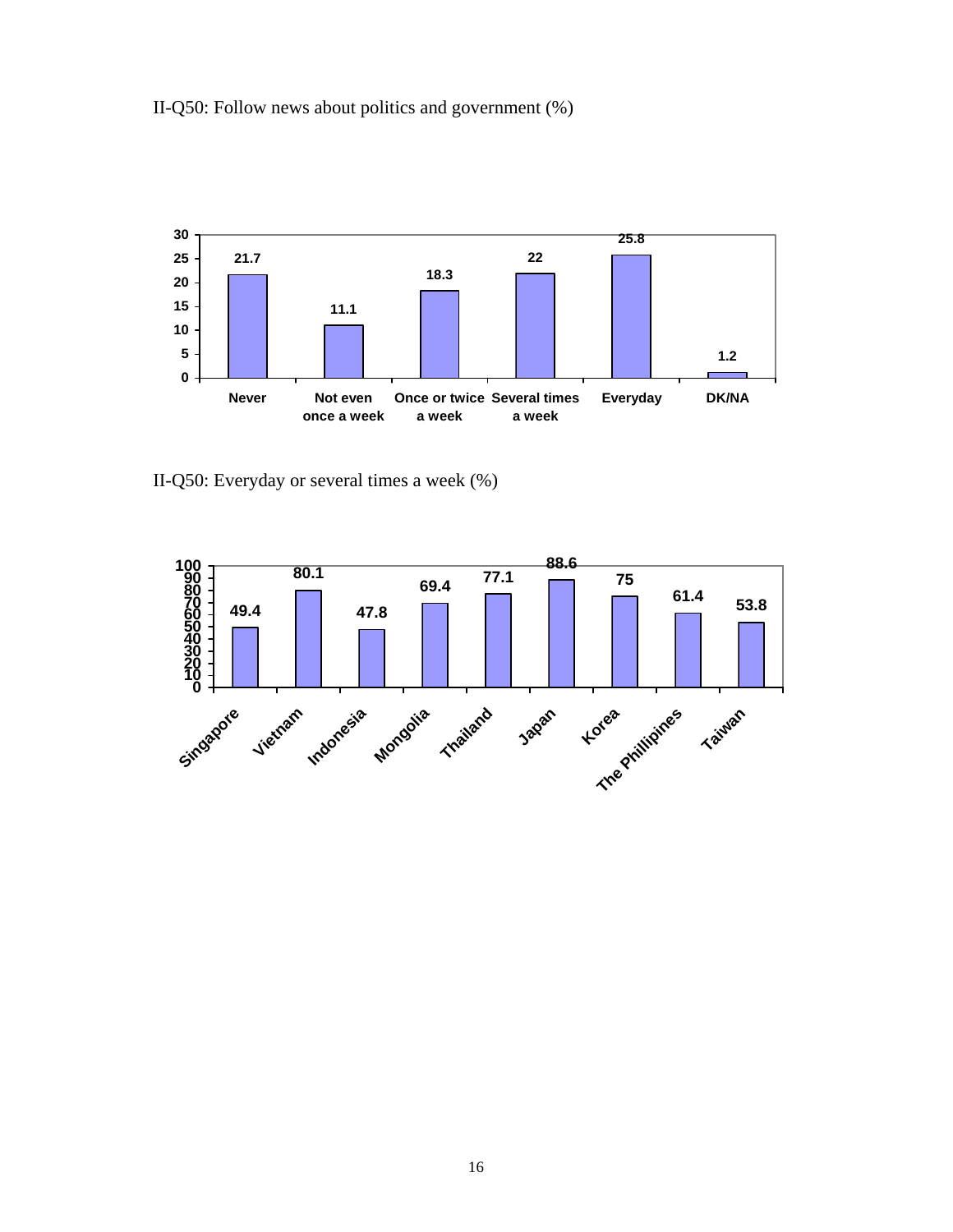Index of political interest  $(-2 \rightarrow +2)$ 



# E. Political Efficacy

 The lower rate of political interest among Indonesians is quite consistent with the rate of political efficacy which is another component of democratic culture. Most Indonesians do not believe that they have political efficacy.

II-Q127. I think I have the ability to participate in politics

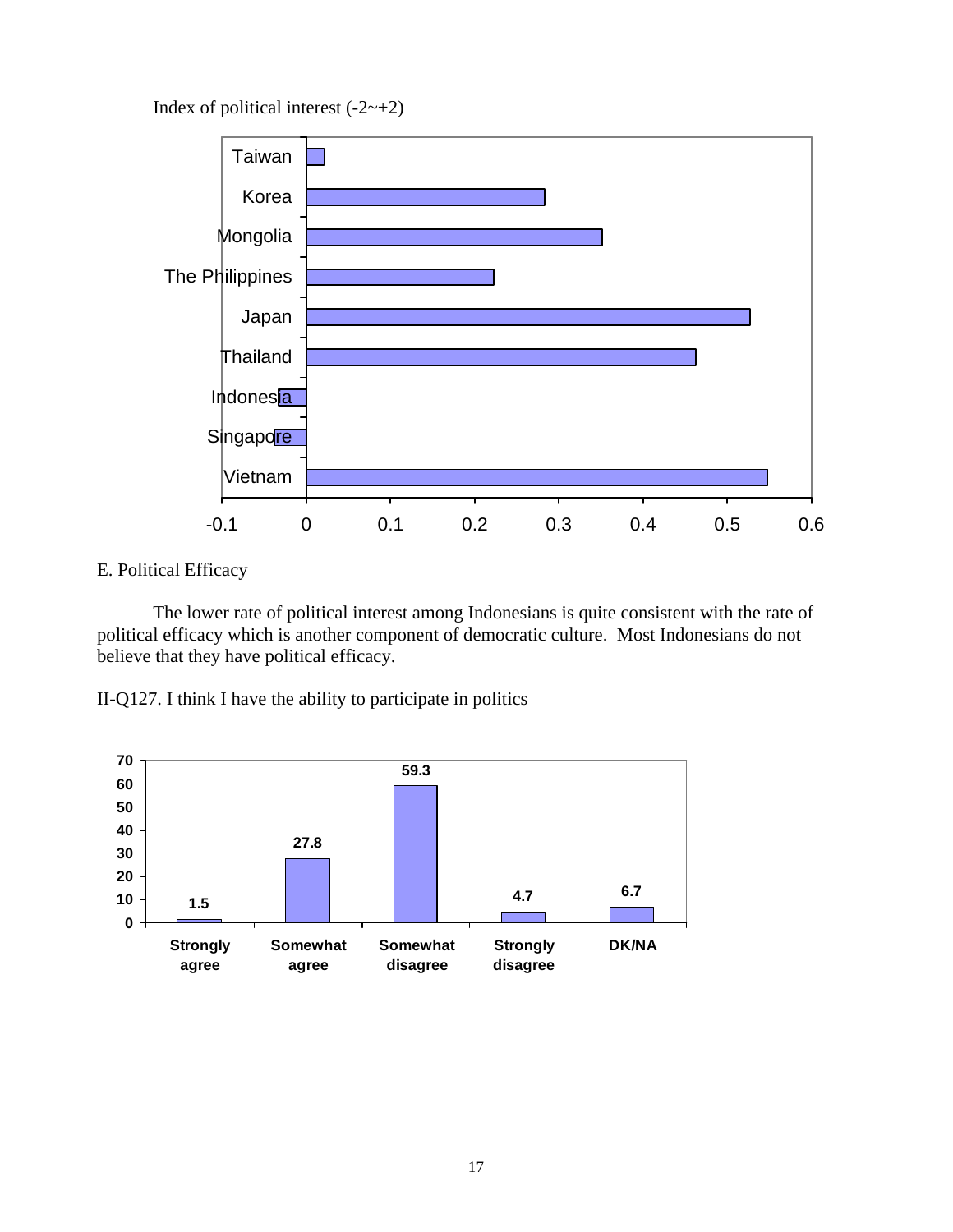II-Q127: Strongly or somewhat agree (%)



II-Q.128. Sometimes politics and government seem so complicated … (%)



II-Q128: Strongly or somewhat agree (%)

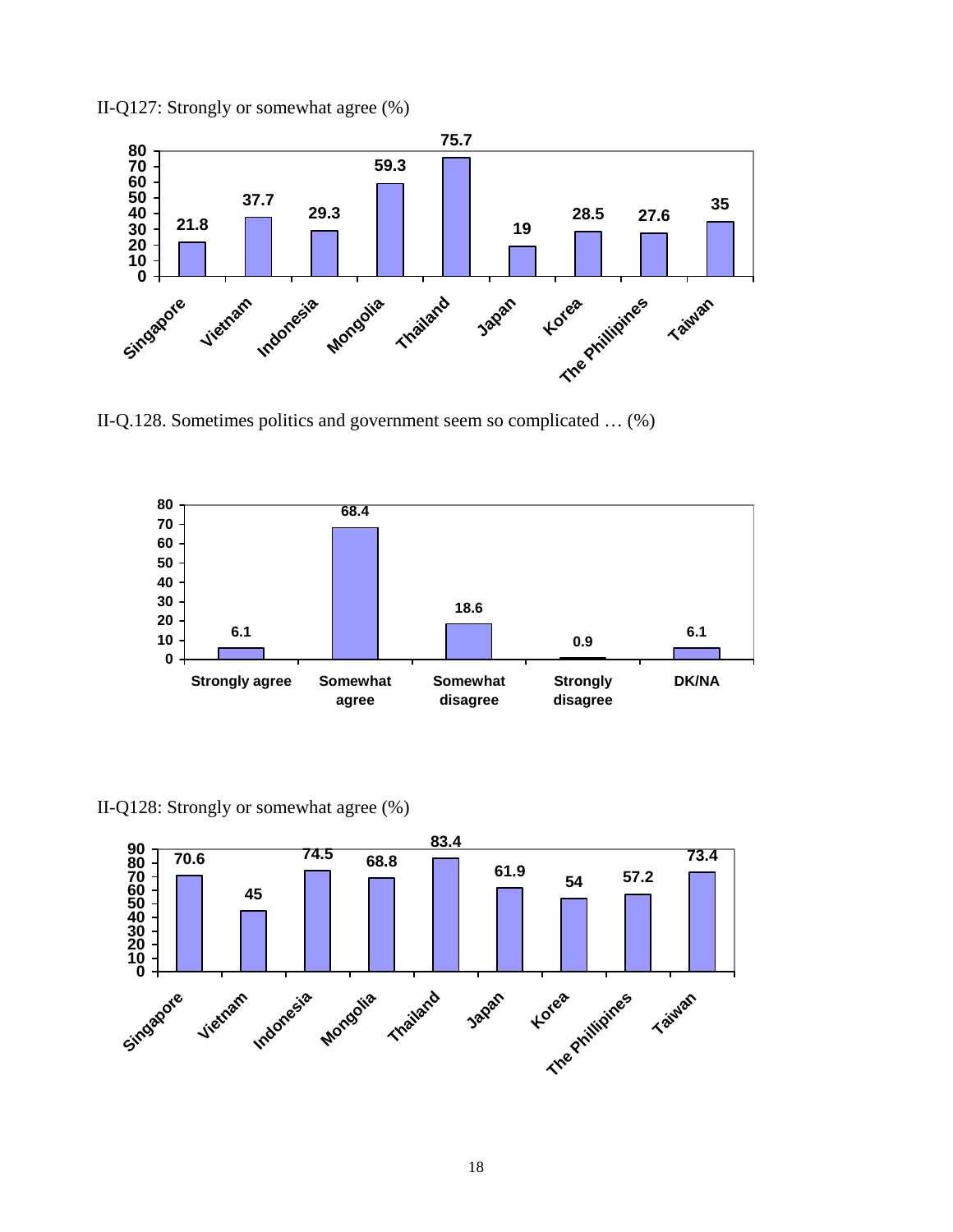Index of political efficacy  $(-1 \rightarrow +1)$ 



 Overall, Indonesians are among those Asians who are not efficacious in politics. Can Indonesian democracy be consolidated without popular political efficacy and political interest? All Asians in this study do not feel efficacious in politics regardless of the democraticness of their regime.

## F. Vertical Accountability

However, public opinion on vertical accountability is more positive. Overall, Indonesians are more optimistic in their perception about vertical accountability. They believe that they can change a government they don't like, and that their government is accountable between elections, and rarely withholds important information.

This positive perception is likely to be shaped by the facts that elections are effective enough to actually bring about political change, and that the mass media is very free.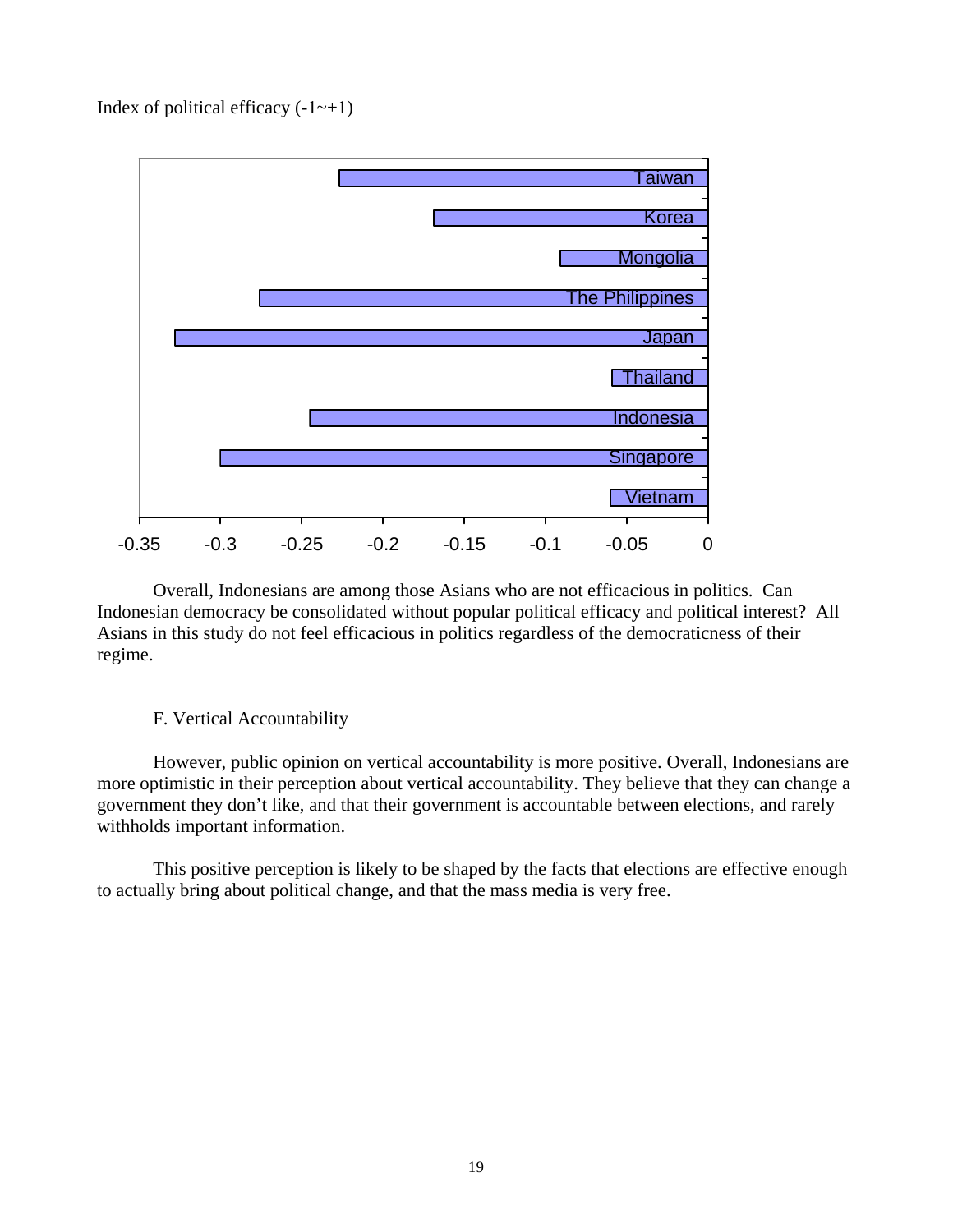II.Q103: People have power to change a government they don't like (%)



II-Q103: Strongly or somewhat agree (%):



Q106. Between elections, the people have no way of holding the government responsible for its actions (%)

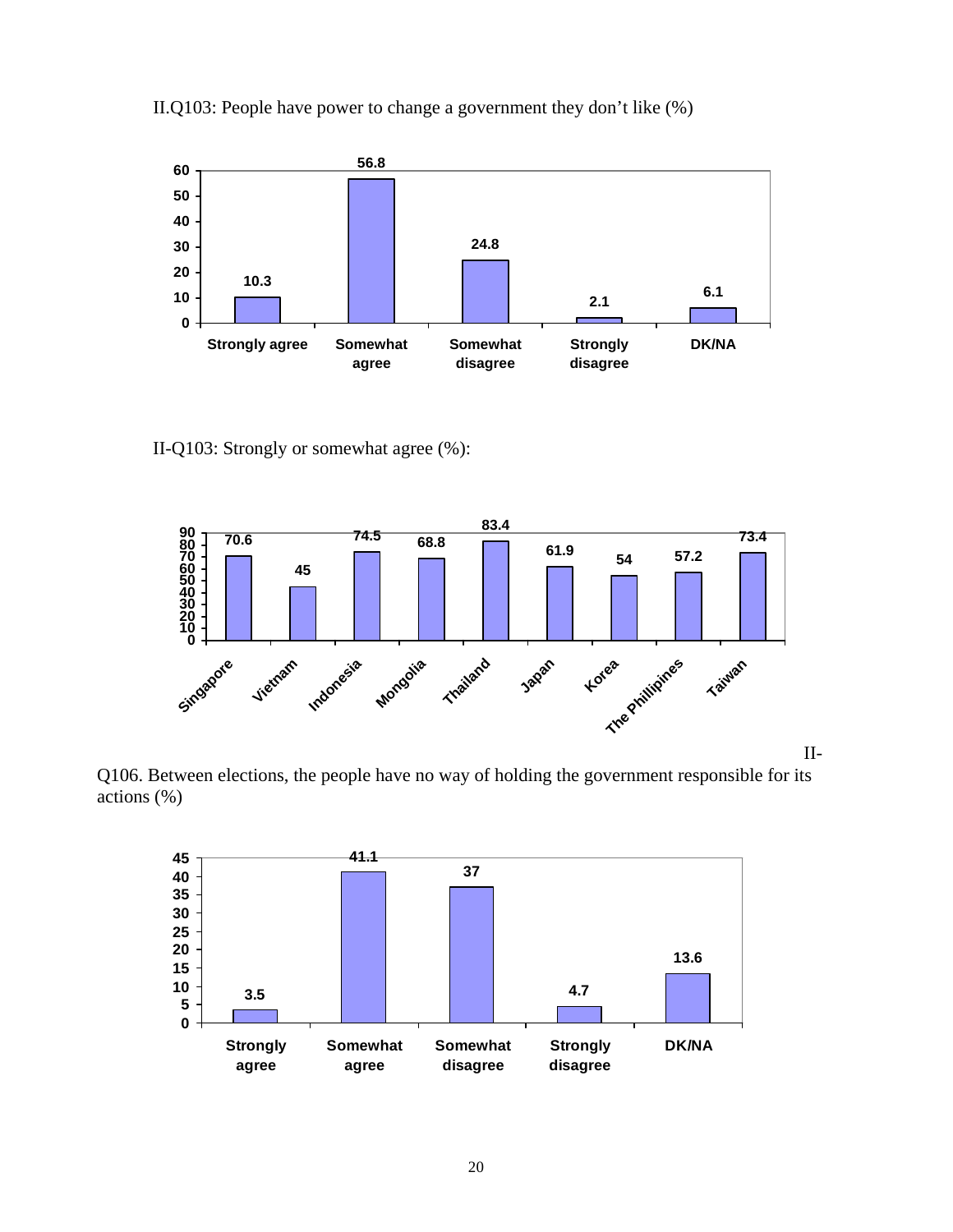II-Q106: Strongly or somewhat agree (%)



II-Q112: How often do government officials withhold important information from the public view? (%)



II-Q112: Always or most of the time (%)

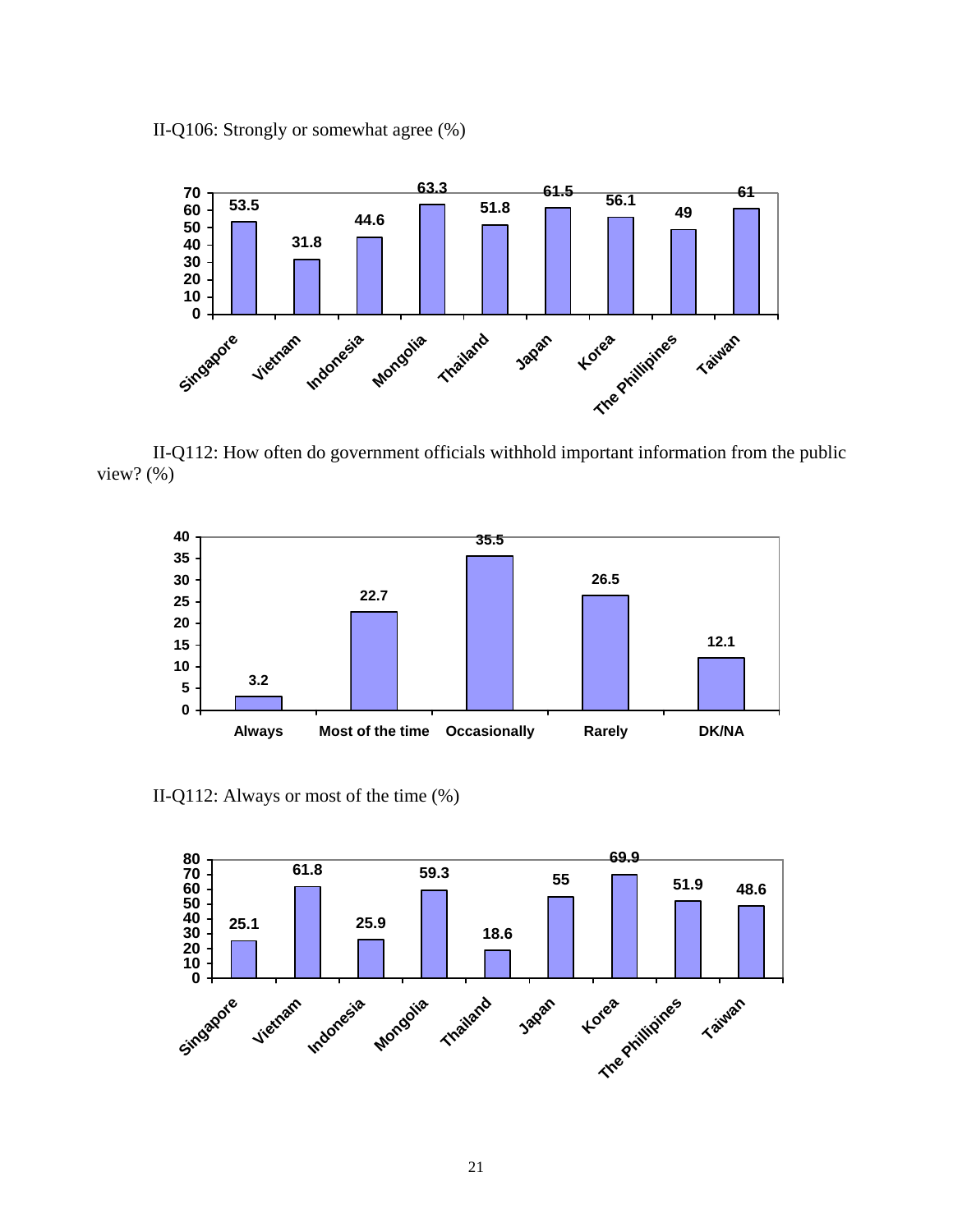Index of vertical accountability



### G. Horizontal Accountability

 Public opinion on horizontal accountability is also positive. Most Indonesians believe that the legal system can handle relevant problems, and that the legislature is effective in controlling the government. This public opinion is shaped by the fact that the legislature is much stronger nowadays. Many observers have even claimed that Indonesian democracy is too heavy on the legislative side which often constrains the effectiveness and efficiency of governance. In addition, this opinion is shaped by the fact that presidents in the current multiparty Indonesian democracy never have strong support in the legislative branch of the government. Presidents necessarily come from a minority party as the result of an extremely fragmented party system. President Wahid came from the PKB (National Awakening Party) whose seats in the parliament were only about 10%. President Megawati came from a stronger party, the PDIP, but their seats were still far from a majority. President Yudhoyono came from a small party whose seats in the parliament are only 7%.

 This weak presidency in terms of its support in parliament makes the executive very open to legislative control. The president has to take into account very seriously other parties' interest in his or her decision making processes.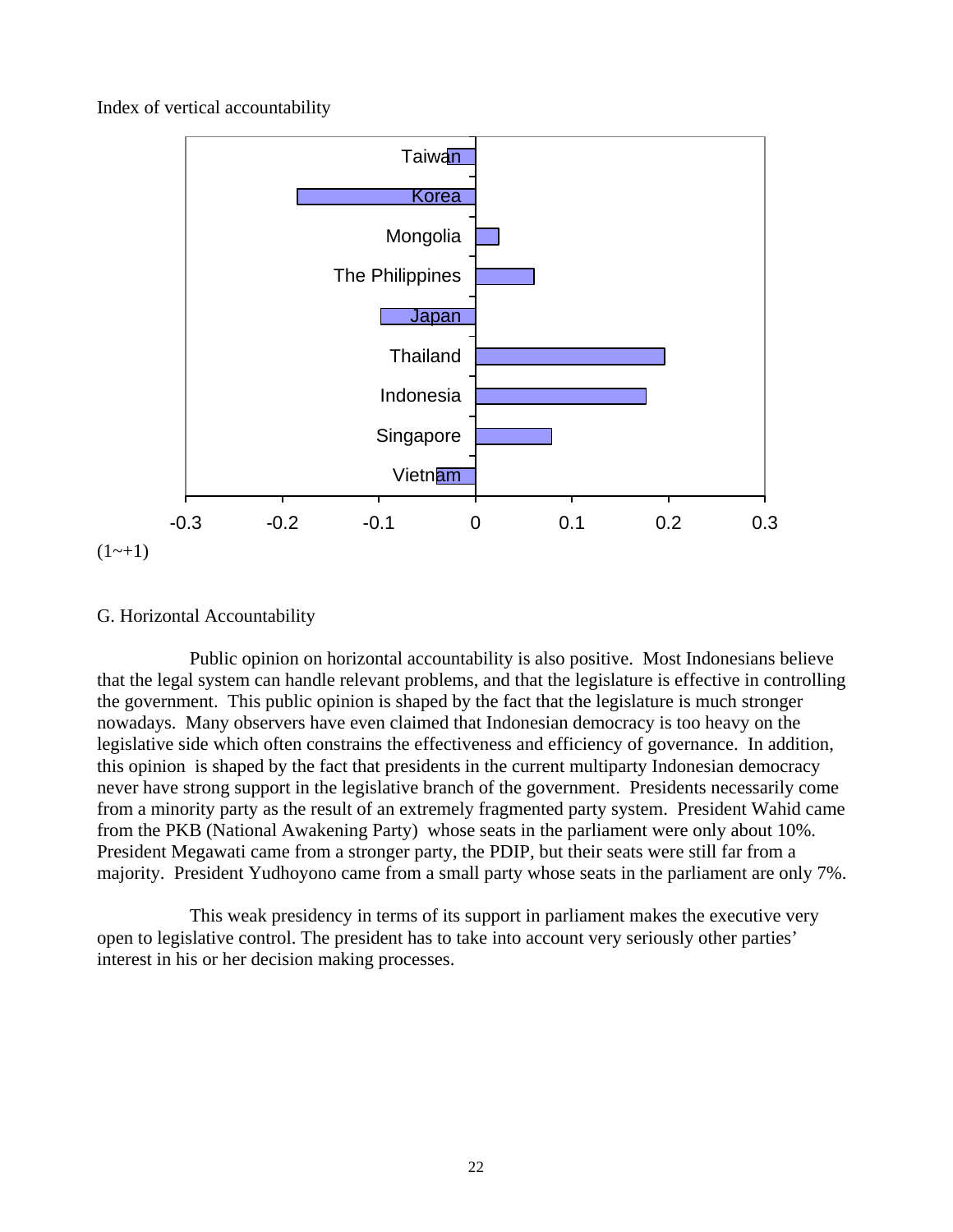

II-Q107: When the government breaks the laws, there is nothing the legal system can do. (%)

II-Q107: Strongly or somewhat agree (%)



II-Q115. To what extent is the legislature capable of keeping the government in check? (%)

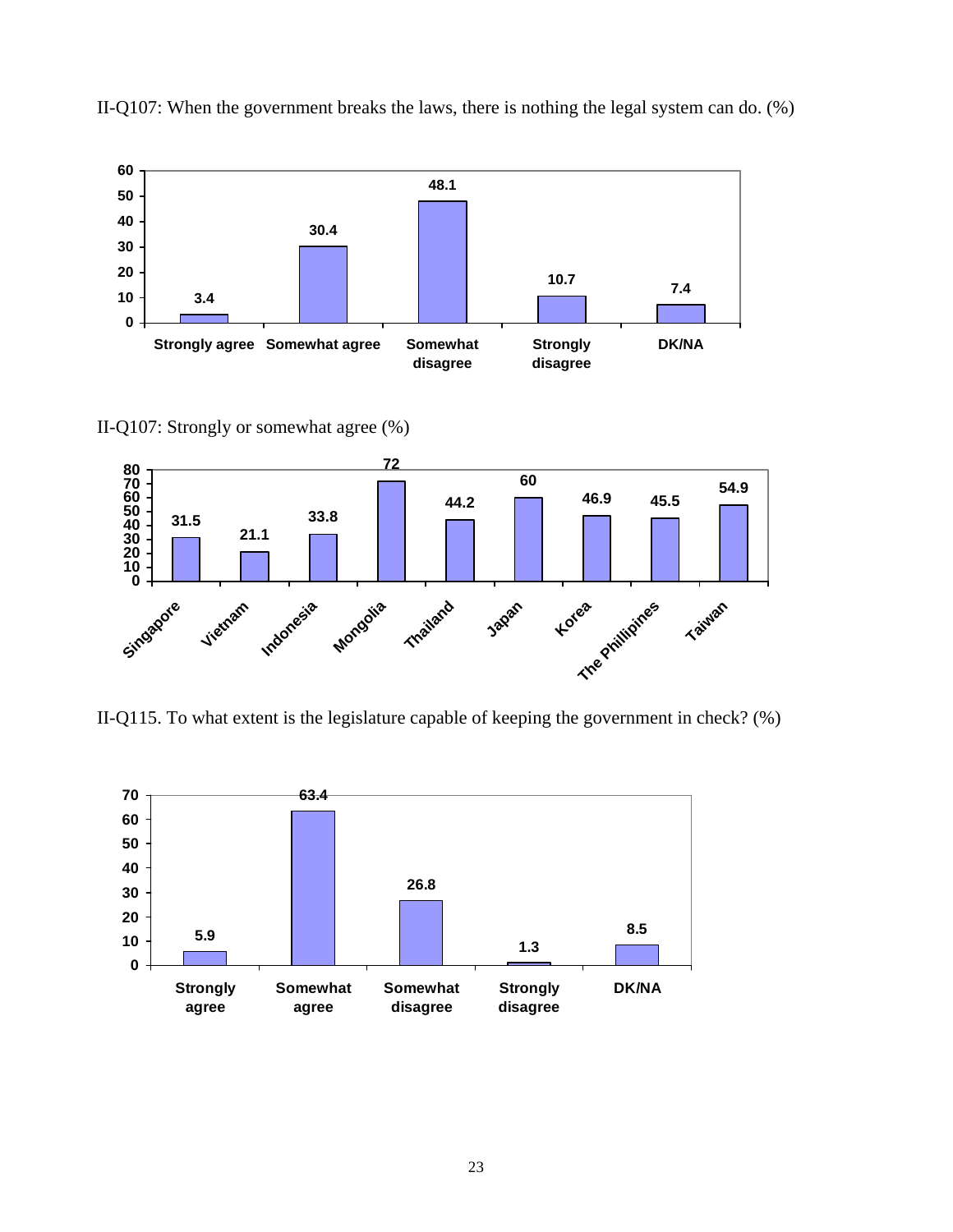II-Q115: Strongly or somewhat agree (%)



Index of horizontal accountability  $(-1 \rightarrow +1)$ 



# H. Freedom

 Freedom is the core of democratic governance. Indonesia is more democratic than Singapore for example because it is freer in politics even though its rule of law is probably weaker than Singapore.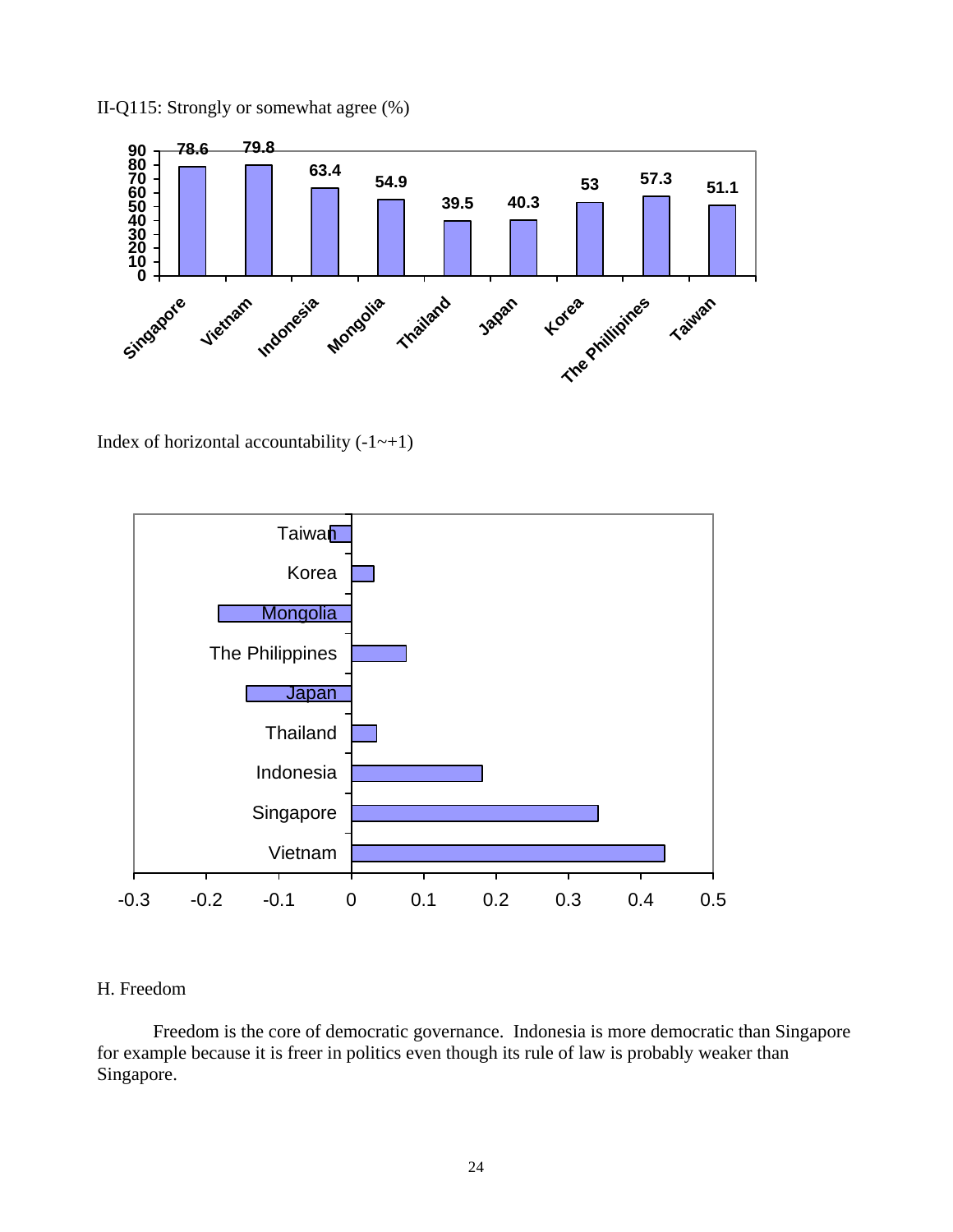Compared to previous political freedoms and civil liberties such as freedom of the press, freedom of speech and to join organizations, Indonesia is nowadays much freer. Many groups in the society have even started to be concerned that the pendulum has swung too far in the other direction.t They claim that Indonesia is too free nowadays.

 This condition of freedom is approved by public opinion. About nine of ten Indonesians believe that people in the country are free to speak and to join any organization of their choice. This approval is one of the highest in Asia.

 However, students of Indonesian politics have started to fear that freedom is declining, especially religious freedom. About 87% of the population are Muslims. The fundamentalists and conservatives who often claim to representthe Muslim population have become more aggressive in fighting for their specific Islamic agendas in order to be supported by the government and the legislatures as public policies. Their leaders control the definition of who should be a Muslim and who should not, who is religious and who is not. This control has begun to becomemonopolistic because some of their religious positions have become public policies such as the prohibition for females to be in public after 8 p.m. to control prostitution. This case happened in Kota Tangerang, a city close to the national capital. The central government has just made a decision that members of Ahmadiyah, an Islamic sect, are not allowed to do any religious activity because the sect's tenets deviate from Islamic orthodoxy. They will not be allowed to exercise their faith if they continue to deviate from Islamic orthodoxy. They are not even allowed to call themselves Muslims. The fundamentalists and conservatives claim that the Ahmadiyah believes that Mirza Gulam Ahmad is a prophet who lived after the Prophet Muhammad hurts Islam. Therefore they are not allowed to be called Muslims or believers.

 There are many other cases in local government which threaten religious freedom. Unfortunately, Public opinion surveys are not very helpful on this issue.



II-110: People are free to speak what they think without fear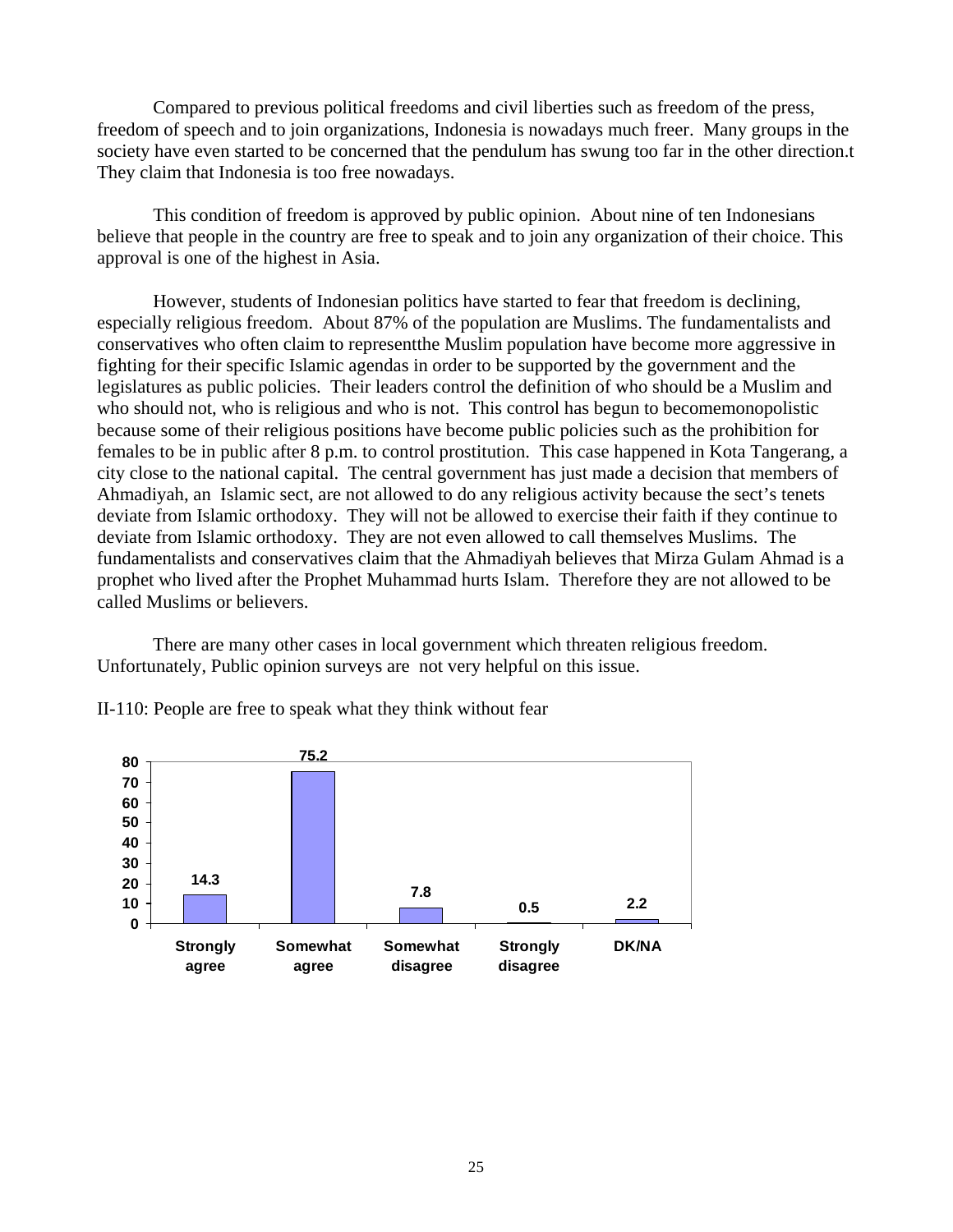II. 110: Strongly or somewhat agree (%):



Q.111: People can join any organization without fear (%):



II.Q111: Strongly or somewhat agree (%)



Index of freedom  $(-1 - 1)$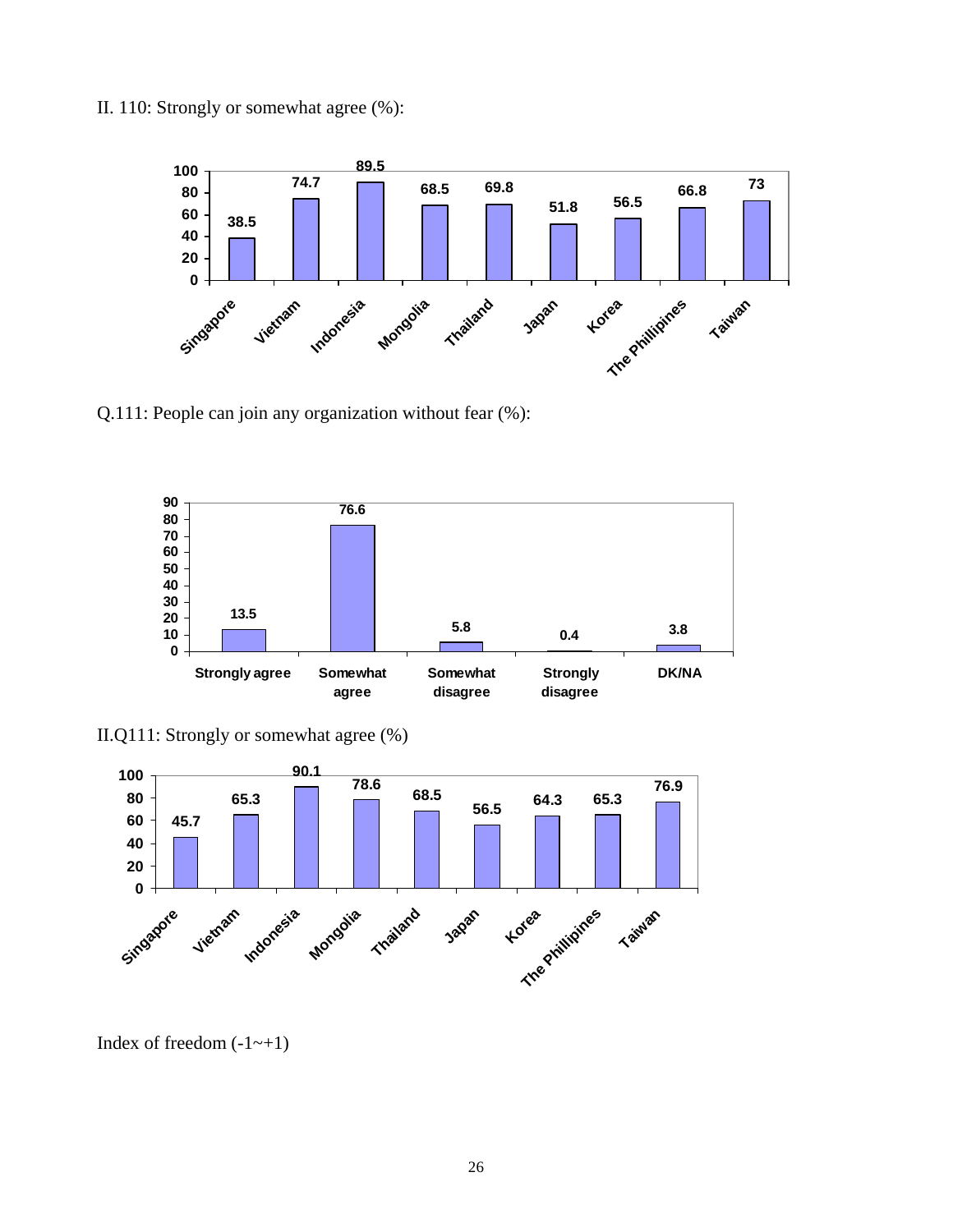

# I. Equality

 Unlike freedom, equality is perceived to be a more serious problem even though a majority of people still have positive opinions on equality issues. A majority of Indonesians believe that everyone in the country is treated equally by the government. They also believe that most people have the basic necessities of life.

 Overall, public opinion is positive on equality issues even though the mass media and the political opposition are likely to rate equality very low. In fact, this public opinion is quite consistent with the Indonesian Gini index which indicates that the socioeconomic gap is quite low compared to those in many Asian democracies.

II.Q108: Everyone is treated equally by the government (%):

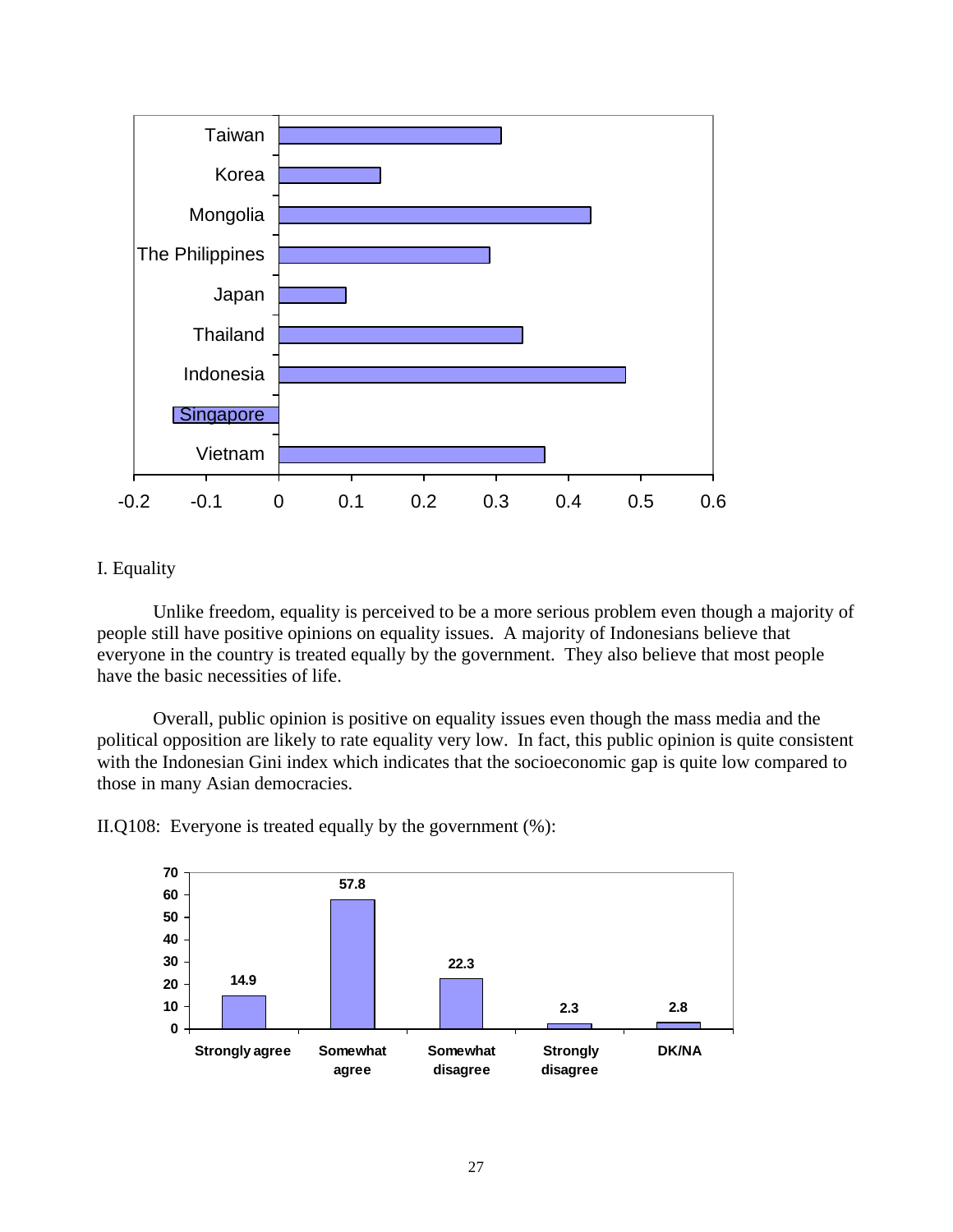

II.Q111: Strongly or somewhat agree (%)

II-Q109: People have basic necessities like food, clothes, … (%)



II.Q109: Strongly or somewhat agree (%)

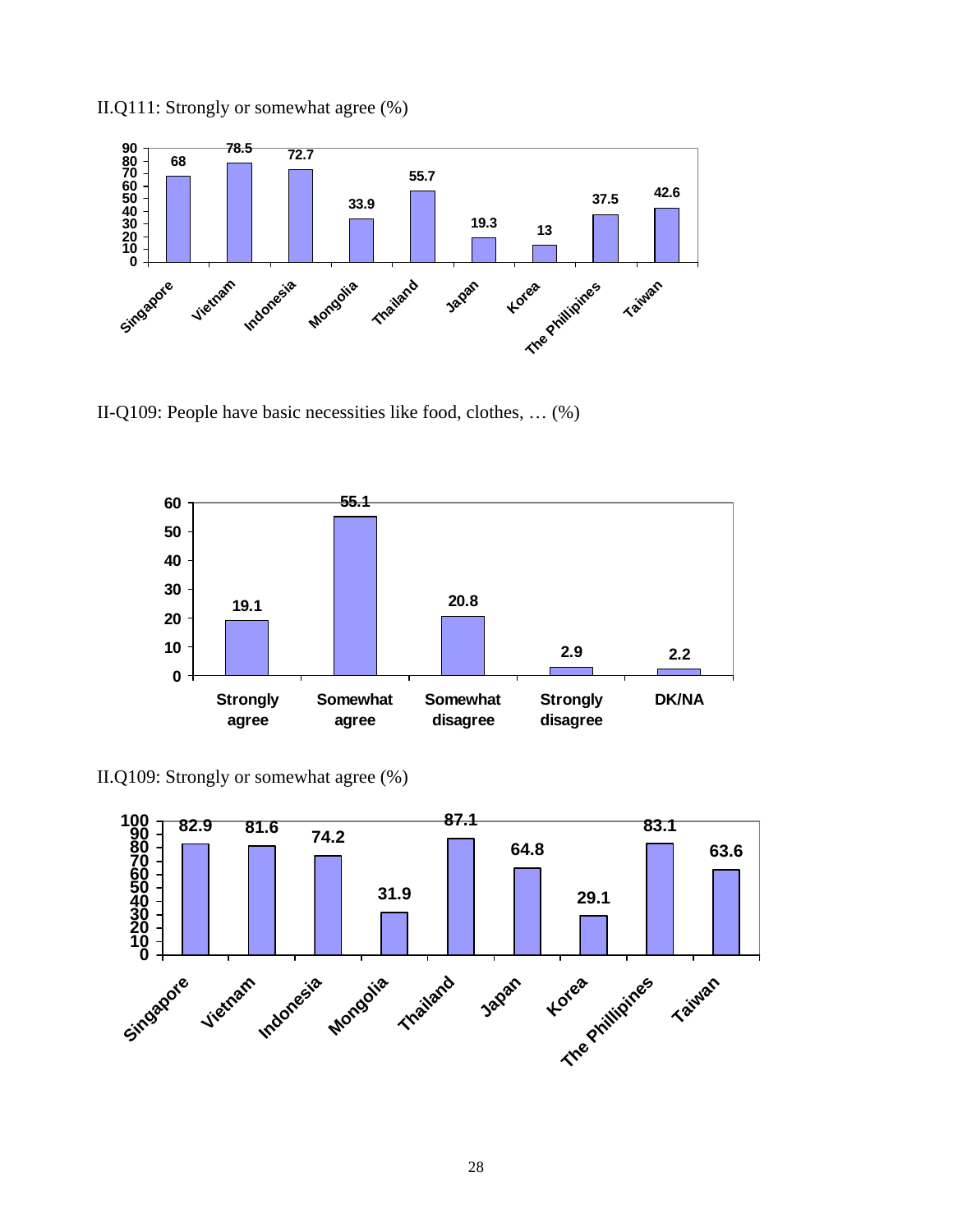Index of equality  $(-1 \rightarrow +1)$ 



## J. Responsiveness

 Responsiveness is a crucial component of democracy. What makes a democracy different from other regimes, to quote Robert Dahl (1971), is its responsiveness to the public.

 Public opinion in Indonesia is moderate in assessing the extent to which the government is responsive to the people. About 4 to 5 of every 10 Indonesians believe that the government responds to what people want. About 7 to 8 agree that the government is likely to solve the crucial problems faced by the people.

 Overall, Indonesian perceptions about government responsiveness are quite positive, more positive than other Asian perceptions. These positive perceptions are partly shaped by the fact that Indonesian democracy is quite recent after a long authoritarianism which suppressed popular aspirations.



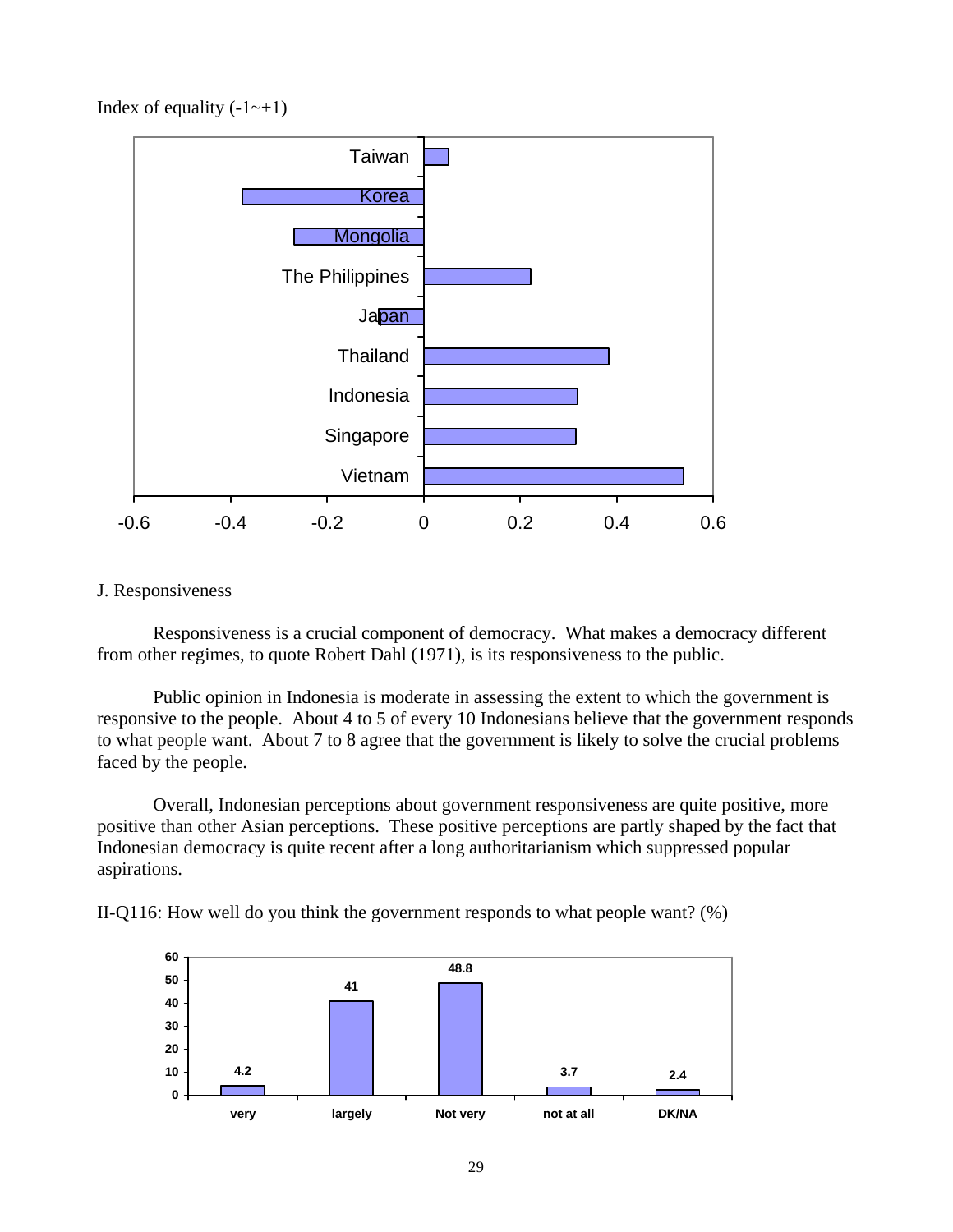

II-Q102a: How likely is it that the government will solve the most important problem you identified within the next five year? (%)



II.Q102a: Very likely or likely (%)



II.Q109: Very or largely responsive (%)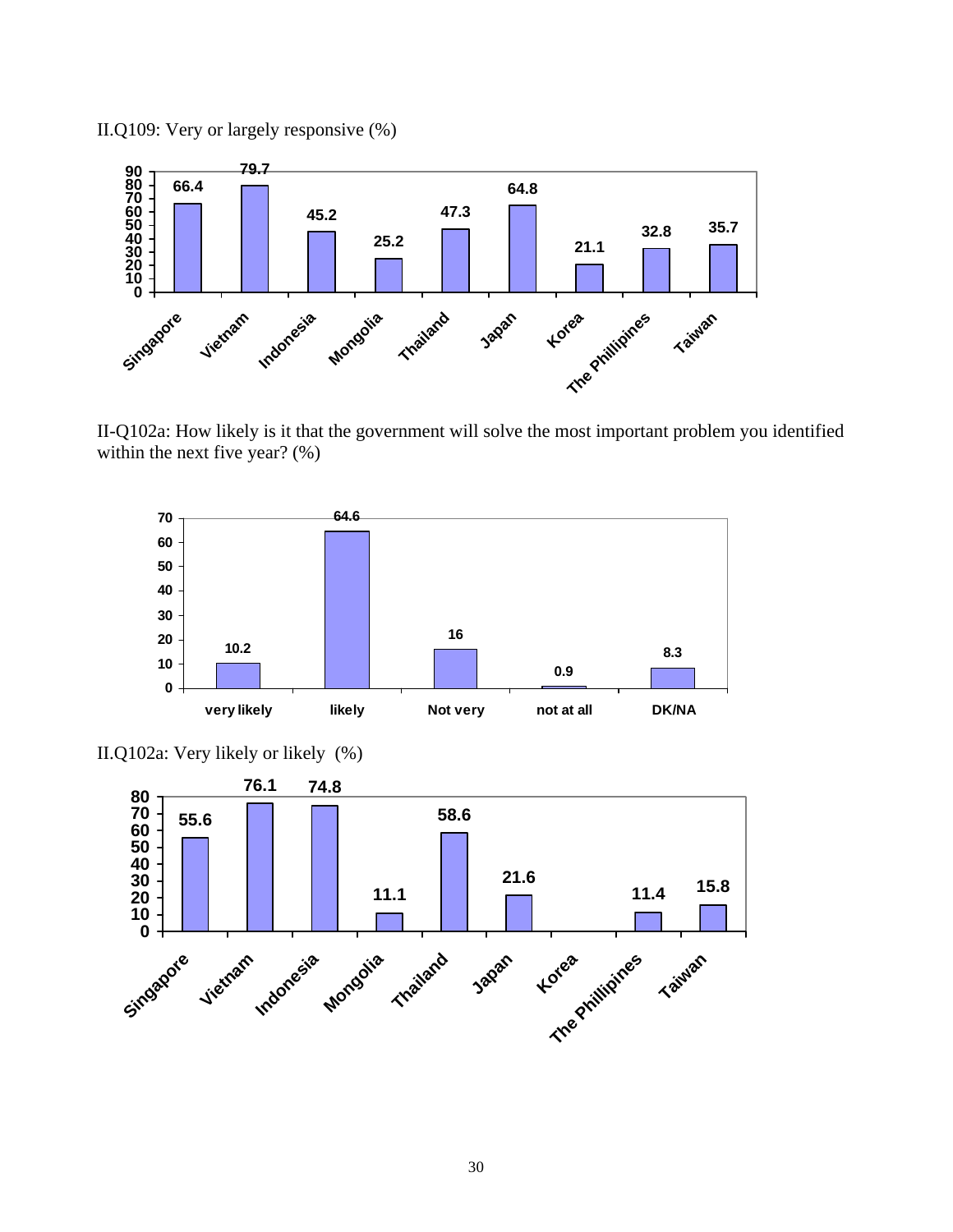## V. Overall popular assessment of governance

Having depicted one by one the crucial components of democratic governance, we can now quality is relatively good. Most people feel that they are free, have competitive elections, are treated fighting against corruption. At the same time, however, they are less politically efficacious and less draw a more general picture of democratic quality from Indonesian public opinion. It should be stated clearly that overall popular assessment of democratic governance quality indicates that the equally by the government, feel that the government is accountable, responsive, law-abiding, and interested in politics.

Public opinion indicates that Indonesian democracy has at least up till now been on the right fact that Indonesian democracy is quite recent after a long period of tight control through dictatorship. track. However, this positive assessment about democratic quality is likely to be influenced by the The people are not competent enough to assess fully the crucial problem in Indonesian democracy, i.e. the difficulty in implementing the idea of separation between church and state.



Index of governance quality: Summary

VI. Quality of governance and regime legitimacy

In political science theory, quality of governance is believed to be the cause of democratic legitimacy, i.e. general satisfaction with democratic performance and with support for democracy. Prior to assessing the correlations, we need to describe the extent to which they are satisfied with the democratic performance of their government and support democratic institutions.

#### . Democratic Satisfaction A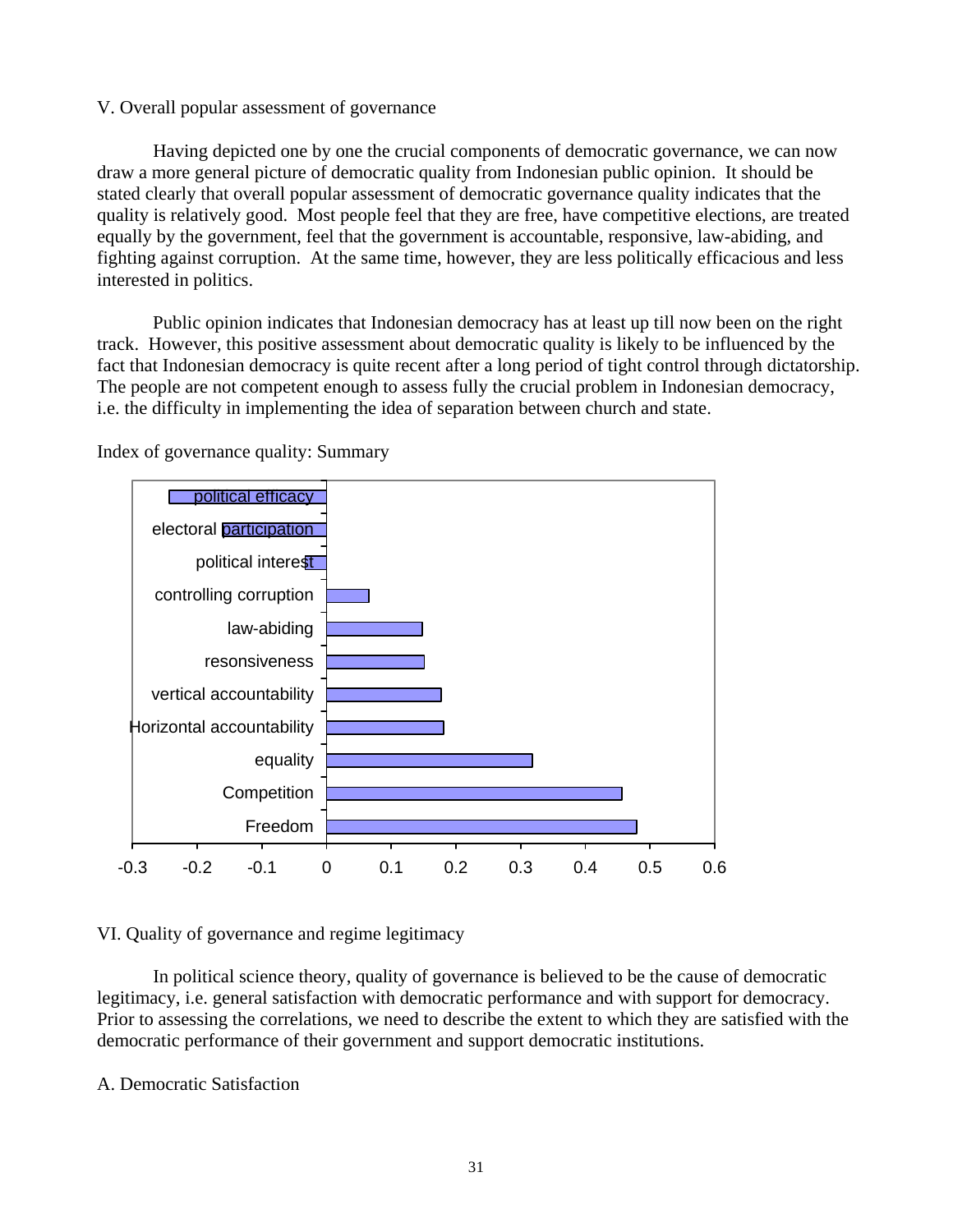#### II-Q93: Satisfaction with democracy

About six of ten Indonesians are very or fairly satisfied with democratic performance. This Japan, Korea, and Taiwan. This satisfaction is partly shaped by the fact that Indonesian democracy is rate of satisfaction is quite moderate. It is higher than in Asian consolidated democracies such as quite recent.



II-Q93: Fairly or very satisfied (%)



Index of democratic satisfaction  $(-1 - 1)$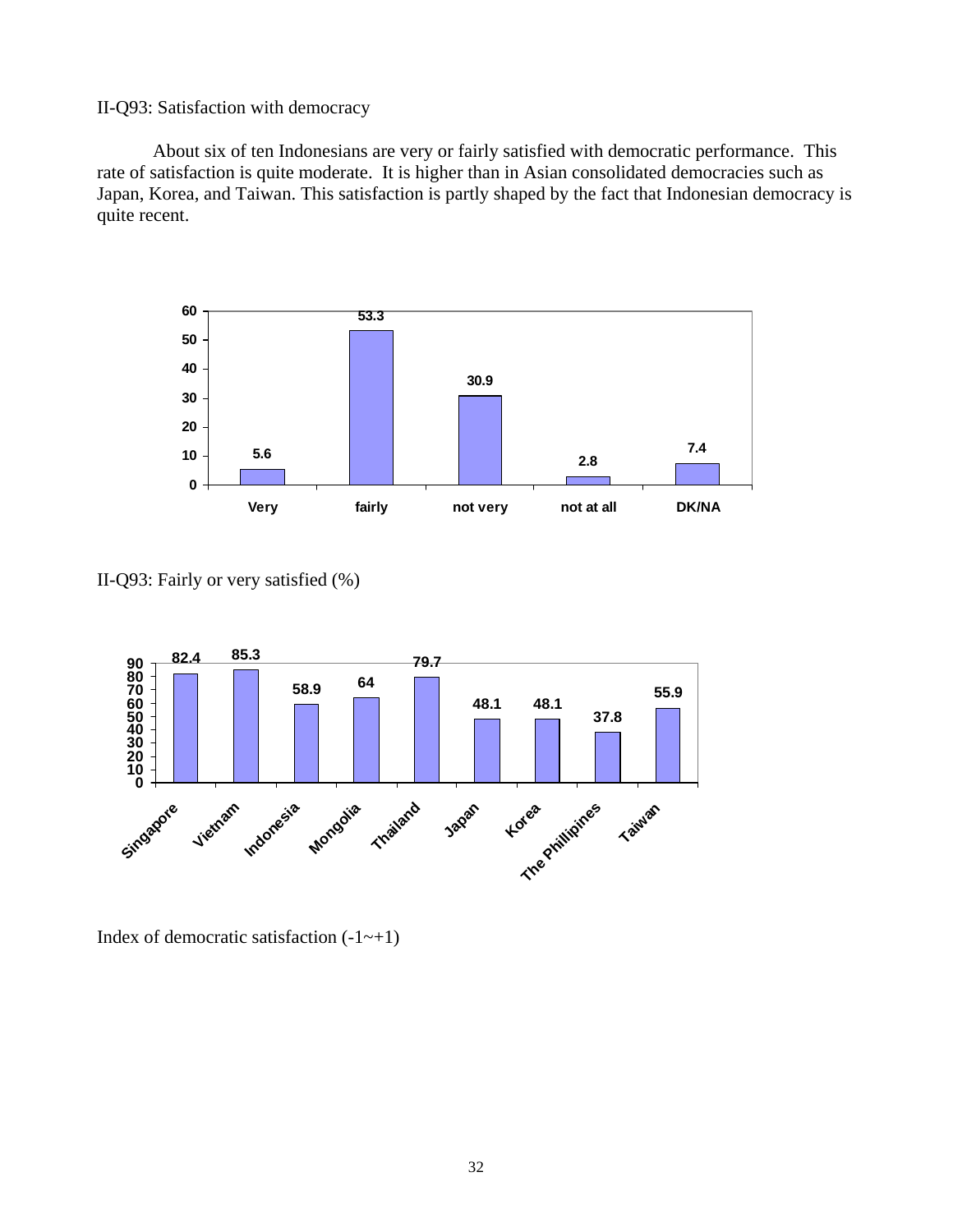

B. Support for democracy (%):

 In addition to a moderate satisfaction rate in terms of democratic performance, Indonesians are mostly positive about their democratic institutions. About nine of ten Indonesians want democracy to be the Indonesian political system. They oppose uncompetitive party systems as undemocratic. In addition, about eight of ten Indonesians think that democracy is suitable for Indonesia, and disagree with autocracy or rule by a strong leader. A lower percentage (62%) disagree with military rule.

 Overall, Indonesians express a high degree of support for democratic institutions, and this is a source of popular legitimacy for democratic consolidation in the country.



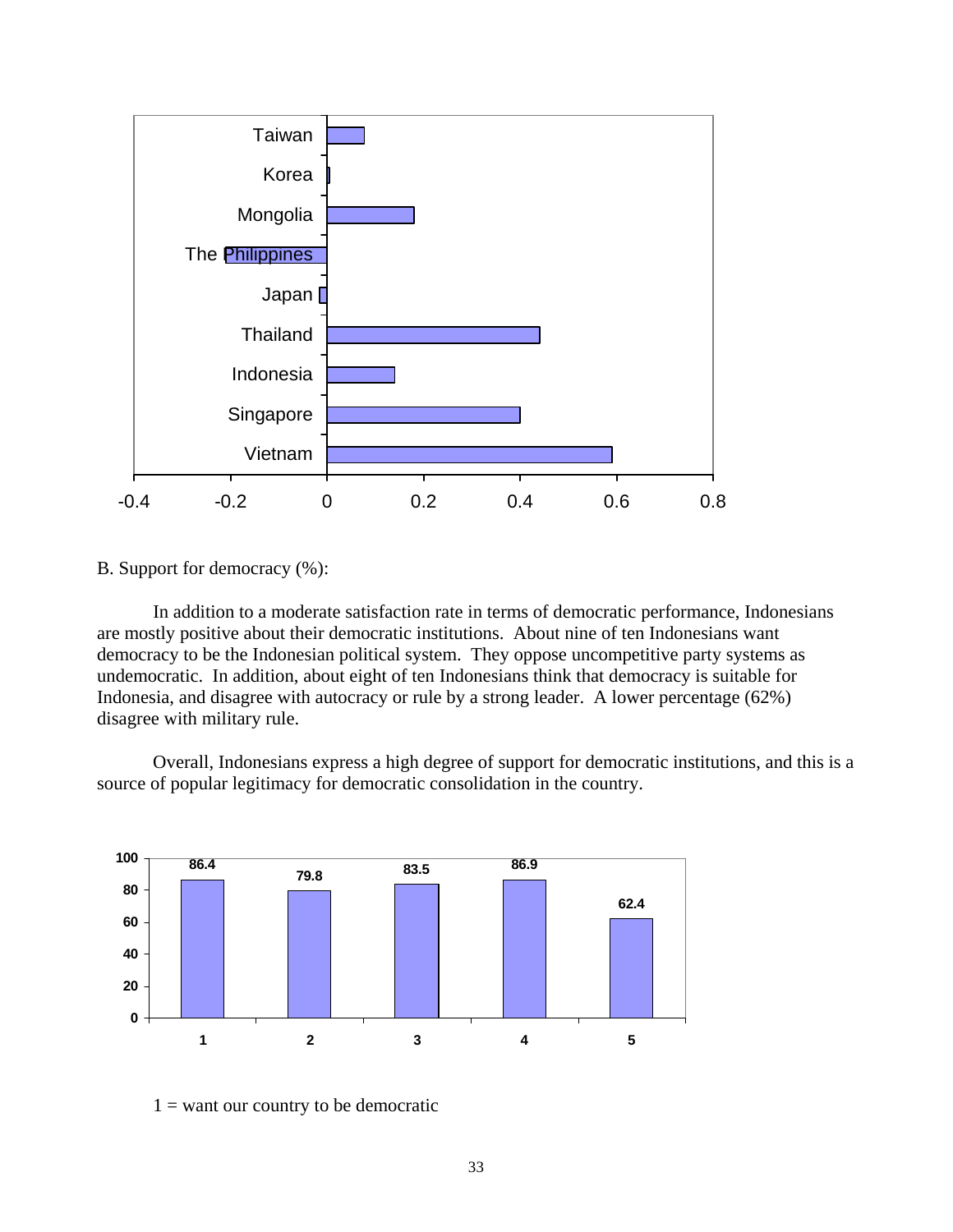- $2 =$  Democracy is suitable to our country
- $3 = A$  strong leader decide things: Strongly disapprove or disapprove
- 4 = Only one political party: Strongly disapprove or disapprove
- $5 =$ The army should govern

Index of support for democracy  $(0-5)$ 



# **The Correlations**

|                           | Democratic satisfaction | Democratic support |
|---------------------------|-------------------------|--------------------|
| Law-abiding               | $.162**$                | $-.081**$          |
| Controlling corruption    | $.232**$                | .027               |
| Competition               | $.211**$                | $.086**$           |
| Electoral participation   | .029                    | .054               |
| Political interest        | .007                    | $.222**$           |
| Political efficacy        | .004                    | $-.019$            |
| Vertical accountability   | $.084**$                | .041               |
| Horizontal accountability | $.186***$               | .019               |
| Freedom                   | $.070**$                | $.133**$           |
| Equality                  | $.122**$                | $-.049$            |
| Responsiveness            | $.247**$                | $-.011$            |
| National economic         | $.186***$               | .017               |
| condition                 |                         |                    |
| Family economic condition | $.129**$                | $.082**$           |

\*\*Correlations are significant at .01 level (two-tailed)

VII. Conclusion